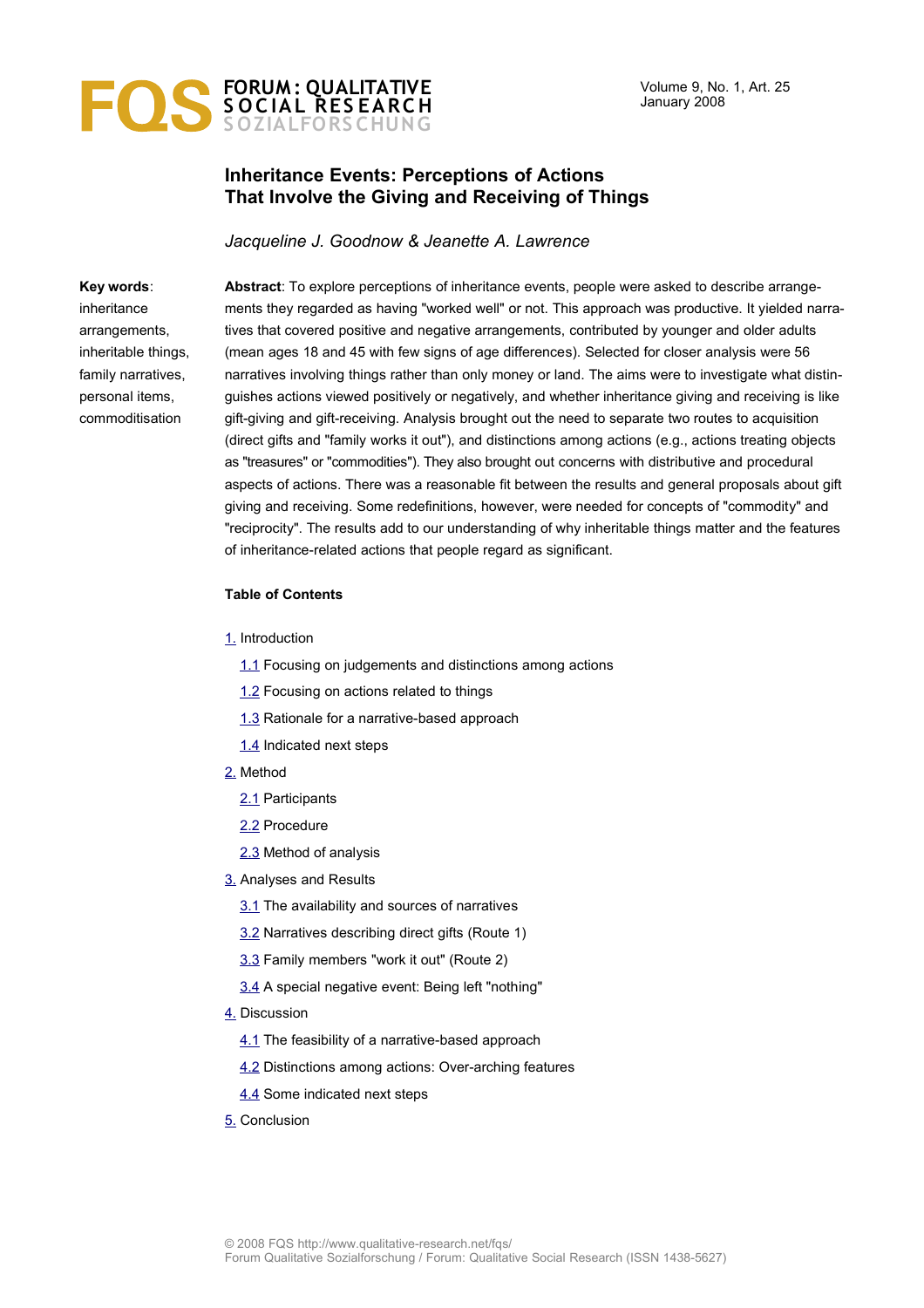*FQS* 9(1), Art. 25, Jacqueline J. Goodnow & Jeanette A. Lawrence: Inheritance Events: Perceptions of Actions That Involve the Giving and Receiving of Things

<span id="page-1-2"></span>**[Acknowledgements](#page-1-2)** 

**[References](#page-21-0)** 

**[Authors](#page-23-1)** 

**[Citation](#page-23-0)** 

# <span id="page-1-0"></span>**1. Introduction**

A major concern in inheritance analyses is the nature of what matters to people, influencing their actions and their responses to others' actions. To help specify what is significant, the present study focuses on a particular kind of outcome to actions: the approving or disapproving judgements that people make. [1]

The presence of such judgements is not in dispute. Inheritances are often described—along with other forms of gifts—as part of a "moral economy" (CHEAL, 1988) and as closely linked to a sense of obligations and of justice (e.g., FINCH & MASON, 2000; MAUSS, 1954; MILLER, 1993; STUM, 1999, 2000). What differentiates actions that are approved or greeted with warmth from actions that are disapproved or disliked, however, is far from clear. That gap prompts three features to the present study. The first is a focus on the distinctions people draw among inheritance actions. The second is a focus on actions that involve the giving or receiving of things. For these items, what differentiates approved from disapproved actions is especially unclear. The third is the use of a narrative-based approach, with people asked to give descriptions of arrangements they regarded as having "worked well" or not. Background material for each of these features provides a background for the study as a whole. [2]

## <span id="page-1-1"></span>**1.1 Focusing on judgements and distinctions among actions**

Analyses of inheritance events often focus on the nature of practices: on what people do or do not do. Historical analyses of land transfers provide a classic example, with inferences then drawn about the importance placed on whether actions achieve some particular goals: goals such as the maintenance of a family's wealth or status (e.g., GOODY, THIRSK & THOMPSON, 1976). [3]

In a more direct approach to what is regarded as significant, people may be asked how they view various actions: actions that have occurred or that might be taken. People may be asked, for example, whether they felt the distribution specified in a will was fair or unfair (SUSSMAN, CATES & SMITH, 1970), how they would distribute money among children who vary in need or merit (DRAKE & LAWRENCE, 2000), or how they felt about inheritance events they had experienced (e.g., FINCH & MASON, 2000; STUM, 1999). [4]

This second approach highlights the features of actions that people take into account when they judge or react to various inheritance actions. Out of that approach, for example, comes a recognition of the extent to which people judge actions by the way these actions mark personal and family relationships (FINCH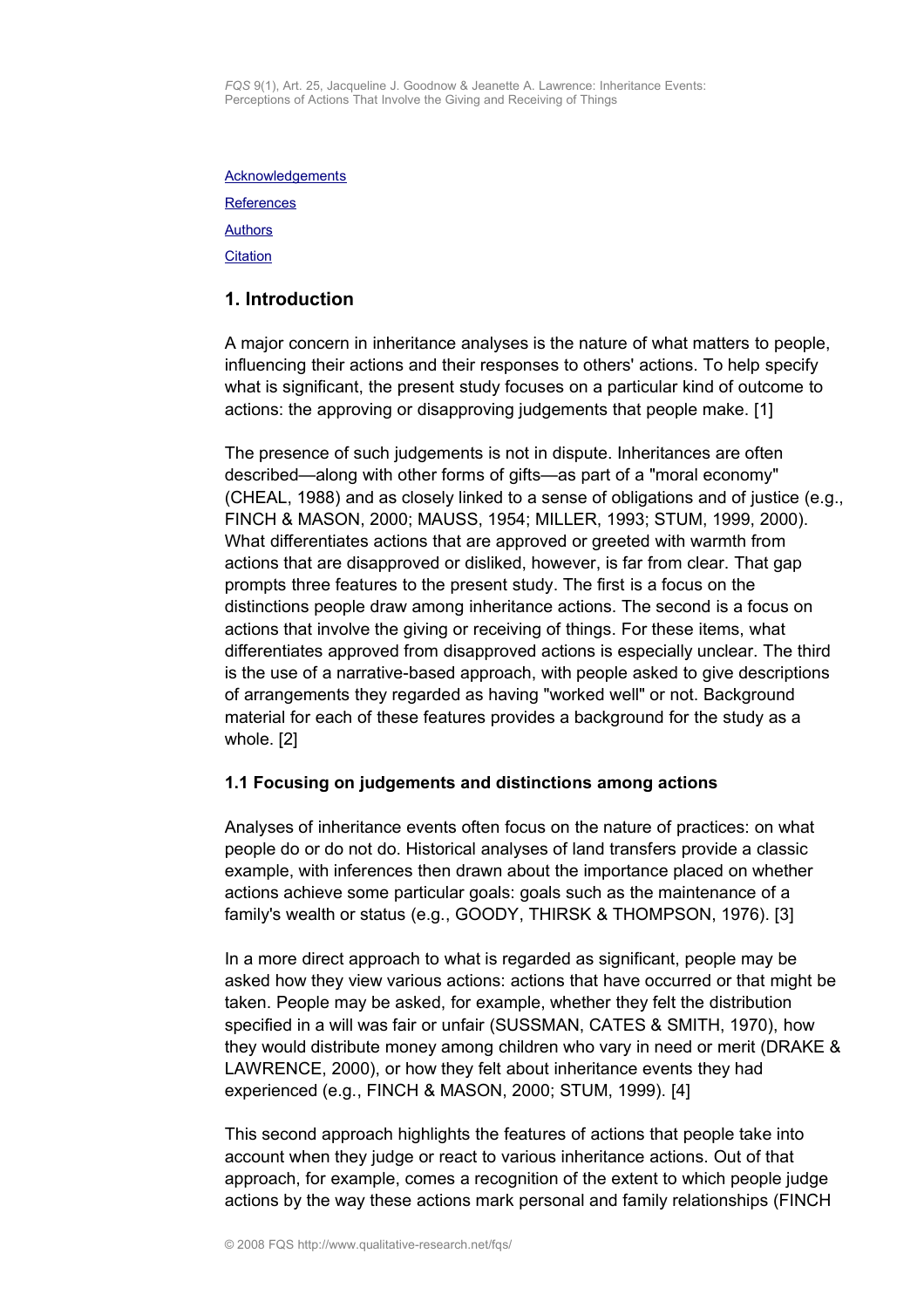& MASON, 2000), and of the extent to which people respond not only to the distributive features of an action (who gets what) but also to procedural aspects (how any decision or distribution comes about: STUM, 1999, 2000). [5]

#### <span id="page-2-0"></span>**1.2 Focusing on actions related to things**

Arguments for a focus on things are of several kinds. The first emphasises *the gap between the relevance of things to most people and the limited extent of research attention.* Within analyses of inheritance in contemporary societies, decisions and judgements about money and property attract the most research attention. They may, however, be significant only to a small group of people (STUM, 1999). [6]

The second argument takes the form: *Actions that involve things attract especially strong feelings about what should occur.* Things have been noted, for example, as often the source of the sharpest family conflicts (e.g., CLIGNET, 1992). That strength does not fit Emile DURKHEIM's (1978) view that modern life and the easy replaceability of most things would see the inheritance of objects lose its significance. It does, however, fit with arguments to the effect that things may lose their instrumental significance but remain emotionally and interpersonally significant. Things serve, for example, as markers of relationships, as interpersonal "tie-signs" (GOFFMAN, 1971), as ways of constructing and maintaining a sense of the past (BELK, 1990). They offer as well a positive view of inheritances, emphasising inheritance occasions not simply as times of loss but also as times of "investment": times of "constructing oneself in the family's memory" (MARCOUX, 2001, p.216), placing objects with people who, in making space for these items, make space also for the giver. [7]

The third argument is of particular importance for the study of inheritable things. It has to do with *the availability of some specific proposals about what people regard as significant.* A great deal has already been written about the nature of gift-giving and gift-receiving (e.g., MAUSS, 1954), about the social life of things (APPADURAI, 1986), and about the extent to which gifts are part of a moral economy (e.g., CHEAL, 1988) or a political economy (e.g., GREGORY, 1982). [8]

The present study is in no way a test of large theoretical positions. Those positions, however, contribute several proposals that are specifically relevant to perceptions of inheritance-related actions. One proposal, for example, is that people make some particular distinctions among things, differentiating among them in terms of their symbolic value as indicators of biological ties, status, or relationships (e.g., MAUSS, 1954; MILLER, 1993). A second proposal is that people make some particular distinctions among actions: distinctions especially between actions that treat things as gifts from those that treat them as commodities (e.g., MAUSS, 1954), and actions that fail to distinguish between must be kept—or passed on only across generations—and what may be traded (e.g., GODOLIER, 1999; WEINER, 1993). A third proposal has to do with reciprocity as always expected (e.g., MAUSS, 1954): a form of obligation that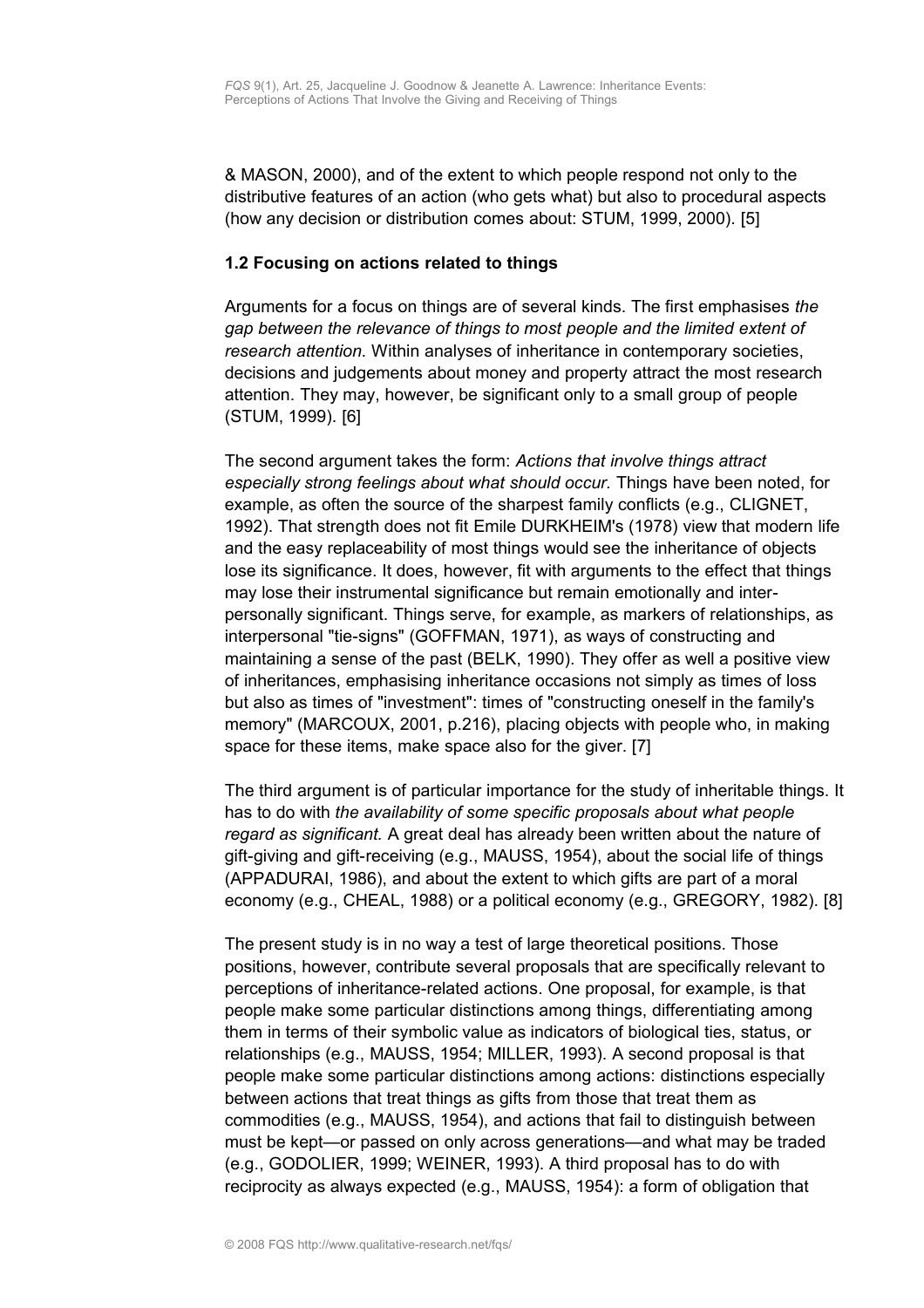may conflict with the wish to believe in uncalculated giving (e.g., GODOLIER, 1999). [9]

In effect, for the analysis of what people regard as the significant features of various inheritance actions, actions that involve things have the particular advantage of allowing us to ask how far judgements about them fit with some already available proposals about the general giving and receiving of gifts. [10]

### <span id="page-3-0"></span>**1.3 Rationale for a narrative-based approach**

In some content areas, it is possible to decide in advance what people will regard as significant and then to construct descriptions of actions that are in line with these features or not. We know in advance, for example, that judgements about actions that involve the inheritance of money often take into account whether a distribution is equal or not, and whether it is responsive to variations in qualities such as need or merit (with merit defined in terms of contributions to the care of parents). We can then ask people to comment on actions that give priority to equality, need, or merit. We can also ask people to distribute a set amount of inheritance money among children who vary in need or merit (DRAKE & LAWRENCE, 2000). [11]

For inheritance actions that involve things, however, we are not yet in a position to pre-select significant features or to construct contrasting situations. Rather than making decisions in advance that could miss a great deal of what people regard as significant, we have adopted a procedure that casts a wider net: asking for descriptions of arrangements that people felt "worked well" or not. Broad-net approaches are to be found in studies other than analyses of inheritance events: in studies, for instance, of interpersonal relationships and obligations (e.g., FLETCHER & FITNESS, 1996; HASLAM, 2004; LERNER & MIKULA, 1994). Two broadly focussed studies of inheritance arrangements provide useful baselines for the approach taken in the present study. [12]

#### *1.3.1 A first baseline study*

In the course of a study of inheritance patterns documented by way of wills, Janet FINCH and Jennifer MASON (2000) noted the rare incidence of personal items (lawyers discourage their inclusion). They accordingly added a series of interviews on the topic of experiences with those items. The interviews were unstructured. The 98 English participants ranged in age between 18 and 89, with many of these (67%) related to one another (FINCH & MASON, 2000, p.23). [13]

These interviews brought out (1) the depth of feeling expressed (more emotion expressed in comments on personal items than in comments on items that had appeared in wills), and (2) three particular aspects to patterns and judgements. [14]

The first is *a distinction between two main routes to acquisition:* a distinction drawn by the researchers. In one route, items are chosen for particular individuals and left specifically for them. In the other, people choose one or more of the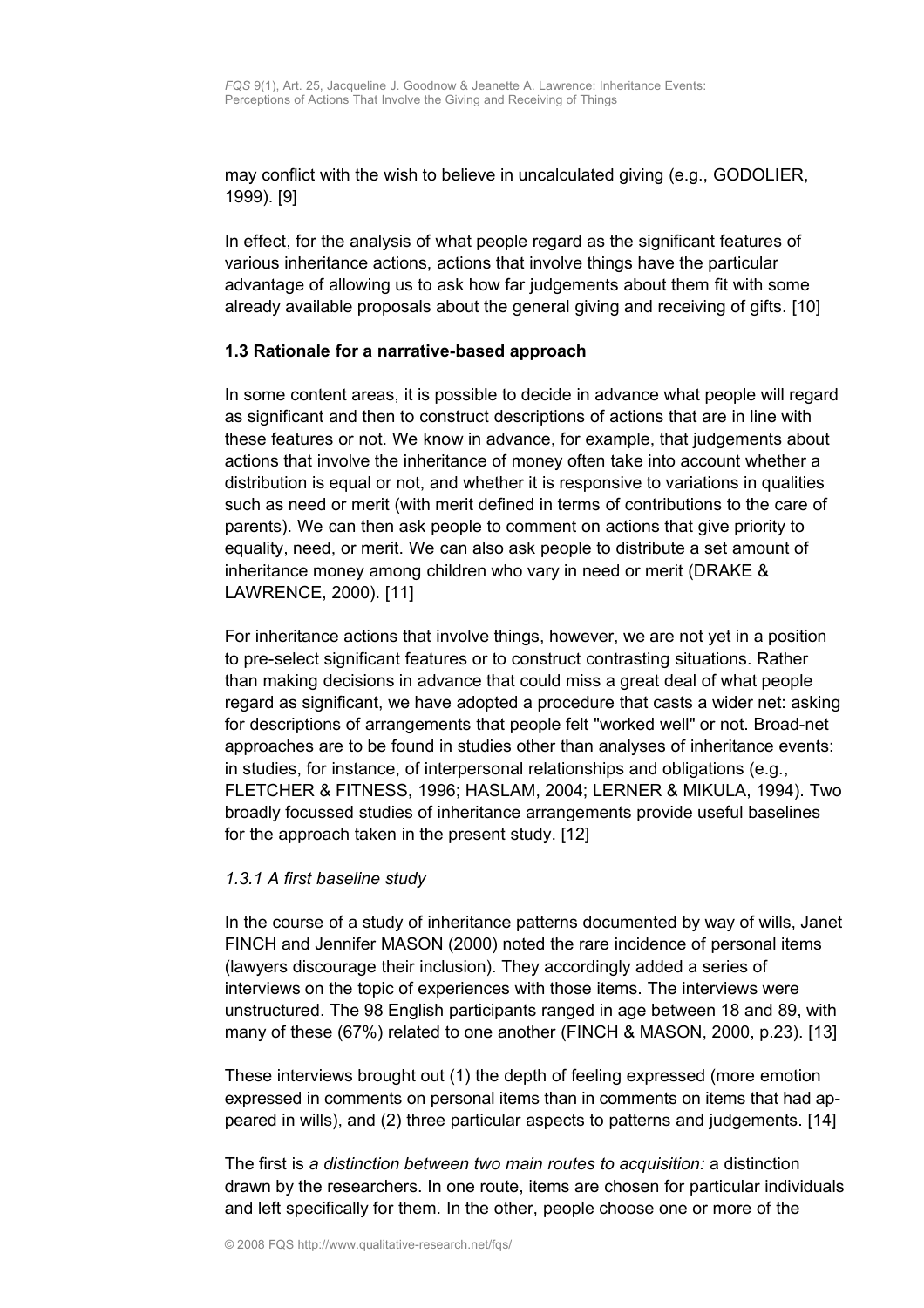items available, usually in combination with other family members. The first route carries more the notion of a gift, with feelings likely to be influenced by ideas about ideal and lesser forms of gift. The second route—recognised as more likely to be "difficult and disputed" (FINCH & MASON, 2000, p.145)—is more likely to involve some direct recognition of others' interests, with judgements then influenced by ideas about how others' interests should be considered and how any consultation or negotiation should proceed. [15]

The second aspect is a distinction drawn by participants. It is *a distinction among objects* in terms of a particular kind of symbolic value. The items that mattered most were those seen as standing for a person or a relationship. In one informant's words: "I don't know if they're worth anything. It's just the sentimental value. It's grandma" (FINCH & MASON, 2000, p.146). [16]

The third is again a distinction drawn by participants. It is *a distinction among actions* that treat objects as "treasures" and actions that treat them as "commodities" (a category covering in this study actions in which objects are discarded, traded, sold, kept only for their financial value, or "shoved away in corners" (FINCH & MASON, 2000, p.155)*.* The *best scenario* for givers emerges as one in which the items they care about are "treasured" and looked after by those who acquired them. For receivers, it is the acquisition of items that have high symbolic value for them as "keepsakes". The *worst scenarios* for both are when items that they see as having this kind of symbolic value are treated as "commodities". [17]

A final aspect of interest in this study is the variation in participants' age. Within the literature on things in general, there are indications that later adulthood may bring a stronger concern with possessions that carry a sense of continuity and identity (e.g., CSISKZENTMIHÁLYI & ROCHBERG-HALTON, 1981). The sample in this study is not oriented toward questions about age effects and allows no direct comparison, but the range in itself draws attention to the issue. [18]

#### *1.3.2 A second baseline study*

This study, by Marlene STUM (1999, 2000), focused only on inheritance experiences with non-titled items, reflecting her sense of imbalance between the everyday significance of personal or "untitled" items and the scarcity of related research. Asked in relation to these experiences was a set series of questions about "who was involved, what people hoped to accomplish, assumptions that were made, which items were passed on and why, and what went wrong when there were problems" (STUM, 2000, p.184). Written answers were gathered from 64 people in the state of Minnesota (55 women, 9 men), predominantly aged over 60. [19]

The answers confirmed the presence of *two routes* to items being acquired: a direct choice by the giver, or a choice made by the receiver, usually in combination with other family members. The comments quoted have more to do with the second than with the first route. Noted, however, is a particular reason for special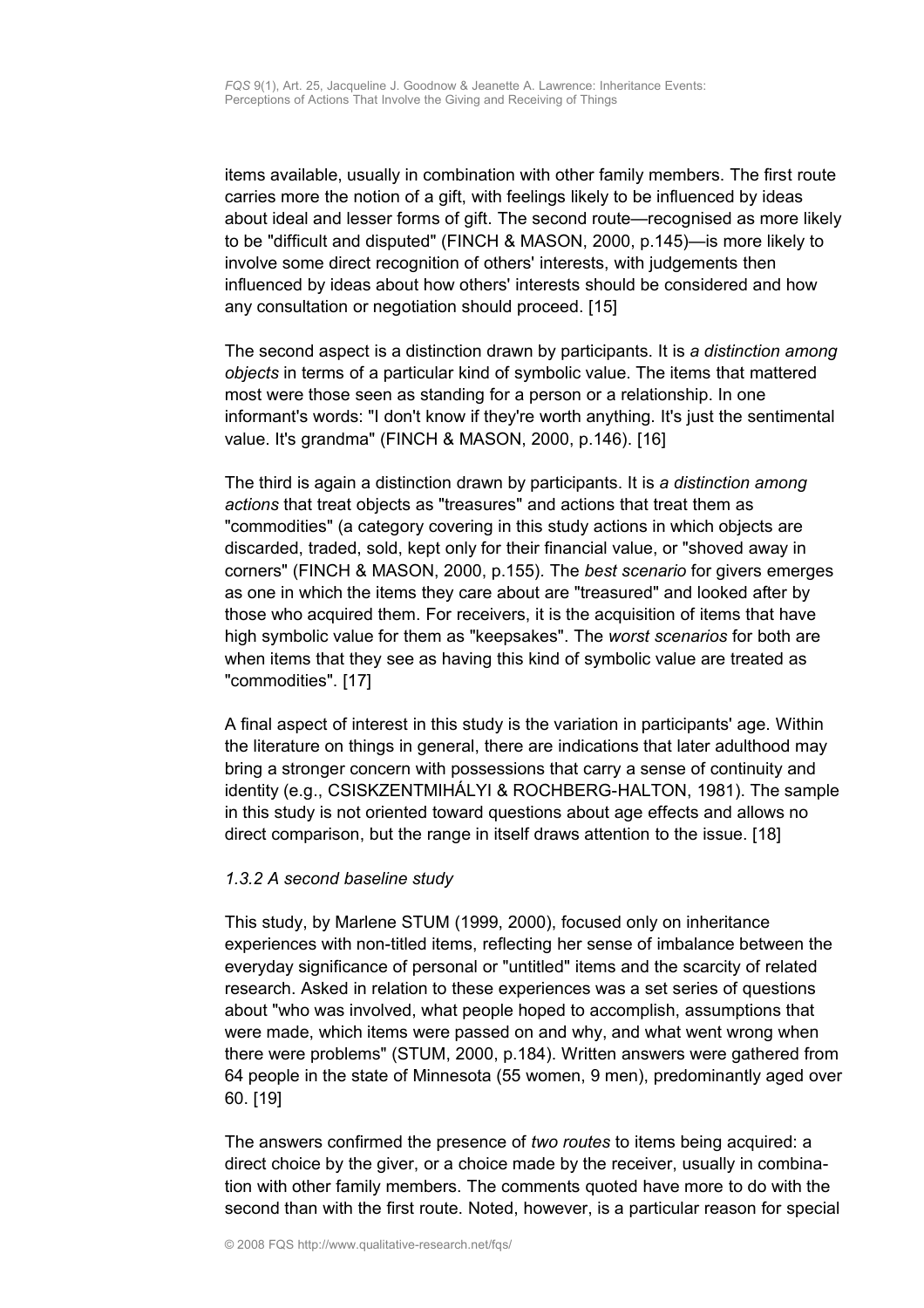value being placed on items that come by way of the first route: "Those items seemed special to us because we knew that's what she wanted us to have" (STUM, 1999, p.163). [20]

Confirmed and expanded were also observations on the *symbolic value* of personal items. For many, they were "a tie to the past", a sign of "who we are", a way to "somehow keep a piece of the person who died" (STUM, 1999, p.162). Not all family members, however, shared that sense of value. For some, others' valued items could be "just stuff" (STUM, 2000, p.186). [21]

A further proposal about the bases to feelings and perceptions—one that was not prominent in the study by Janet FINCH and Jennifer MASON (2000)—revolved around *a distinction among actions* in terms of whether they follow or violate the norms of distributive and procedural "fairness". The distinction between these two forms of justice is borrowed from analyses of perceived justice in courts and organisations (e.g., TYLER, 2000). Distributive justice has to do with who gets what. Procedural justice has to do with how decisions are made, with particular attention to provisions for "voice": for the opportunity to express, or to have others consider, one's own preferences or one's own view of events. Disapproved then may be actions that violate perceptions of either distributive or procedural fairness. [22]

## <span id="page-5-2"></span>**1.4 Indicated next steps**

The optimal approach at this point appears to be one of asking for open-ended narratives, with advice given on what these could cover. We need narratives that help bring distinctions among actions to the surface (a need likely to be met by asking for stories about arrangements that were felt to "go well" or "not go well"). We need also to allow narratives to cover (1) both personal and "real property" items (providing a check on whether personal items are a significant part of inheritance or whether only real property counts), (2) both positive and negative events (redressing any bias towards considering only occasions that involve difficulties), and (3) one's own and others' experiences (avoiding possible restrictions to the feelings or judgements expressed and perhaps to the views of older adults only). Those needs seem likely to be met by advice about the form that "stories" could take. Some variation in the age of participants also seems advisable. [23]

# <span id="page-5-1"></span>**2. Method**

## <span id="page-5-0"></span>**2.1 Participants**

The 139 participants were divided into two age groups. In one, the mean age was 45.6 years (*SD* = 11.9, range 25 to 62). In the other, the mean age was 18.8 years (*SD* = 0.99. range 17 to 24). The older group of 36 contained 21 women, and 15 men. The younger group of 103 contained 68 women and 35 men. This variation in age is not intended to be a tight check on the effects of age or life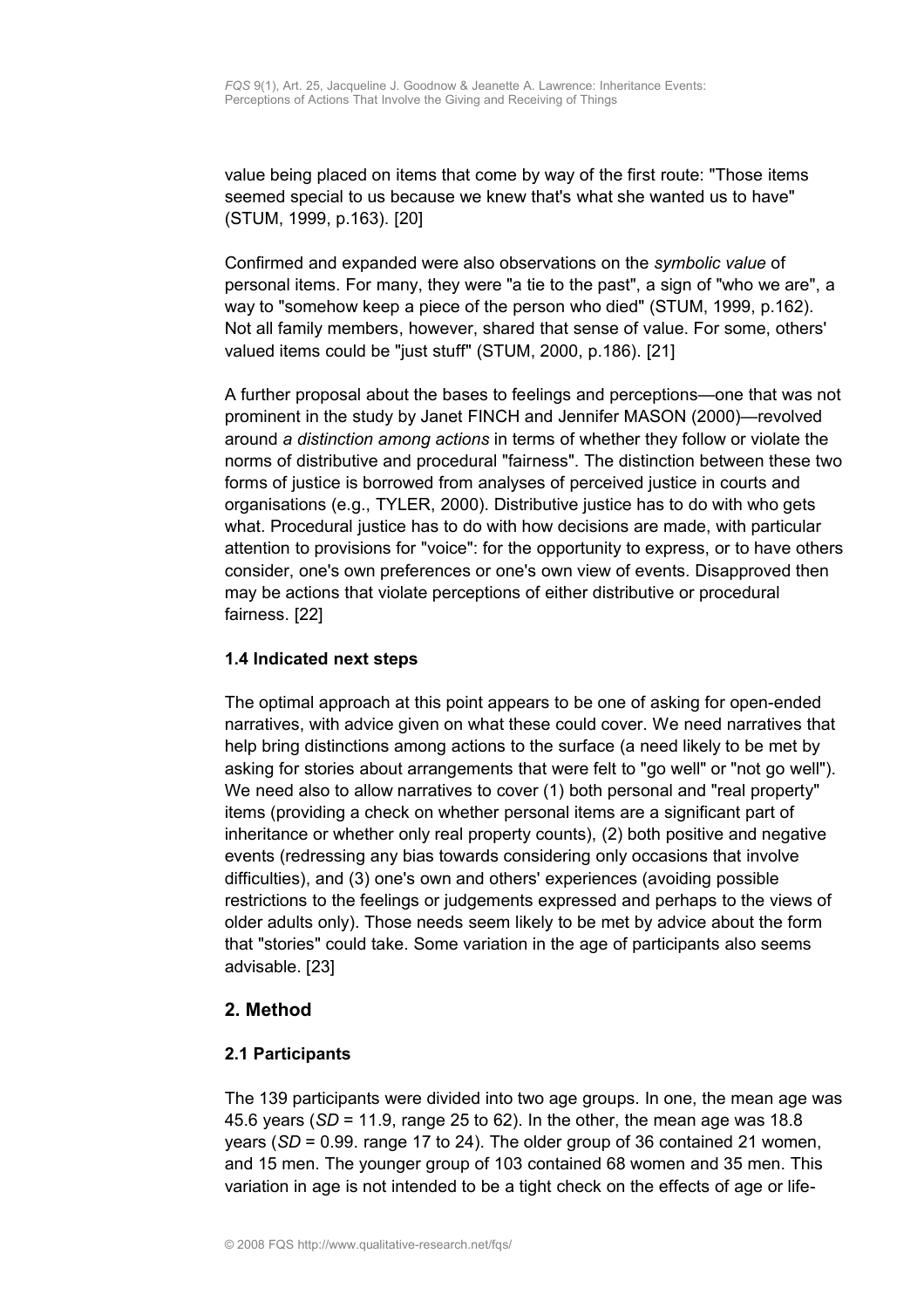phase. It provides, however, an exploratory check on the form that age differences might take. [24]

The older participants were members of the general (administrative) staff of a large Australian university. The university's personnel office sent out a letter conveying our request for participation in a project on opinions about the way people make or receive inheritances. Participation was voluntary and the time of participation, outside work time, was the staff member's choice. Participants were asked to contact the researchers by phone, letter, or email to arrange for materials, explanations, and consent forms. Participants could choose to work from a Macintosh program on disc or from a printed booklet that allowed written answers. A Macintosh laptop would be provided if needed. All enquiries and all material submitted, however, were to contain no identifying detail other than age and gender: an approach that allowed people to offer their stories freely and privately. [25]

Letters were sent to 300 general staff members, randomly selected but stratified by age groups. In all, 47 staff volunteered. Of these, four later failed to participate due to leave or work pressure. A further four who completed the task were later set aside because in age they overlapped with the younger group (they were less than 24 years of age). The response rate was reasonable, given the request for Macintosh use (slightly more than half of the university's administrative offices operate on a PC base), the approach being made only by letter, and the only incentive being the participants' own interest in the topic. Of the 39 staff members, all but three chose to work from the program on disc; 10 asked for the use of a Macintosh laptop. [26]

The younger participants were students, enrolled in a first-year psychology course at the same university. Their participation was partly voluntary. Students in this course are required to participate in 5 projects over the course of the year, chosen from an available 50-60 projects. No project should enrol more than 100 participants. We closed the list at 103. The description of the project was similar to that for the older group. Participation was in small groups of 1 to 6, varying with the students' choices of available times. Each student worked independently, with a research assistant available to help if needed. Macintosh computers are routinely available in laboratories and all students chose to work from the program on disc. [27]

#### <span id="page-6-0"></span>**2.2 Procedure**

The opening instructions explained the term "inheritance story" (a description of inheritance arrangements). Participants were asked to describe arrangements that they felt had worked well or not so well, that "you would/would not like or feel comfortable with". A list of "some clues for writing inheritance stories" noted what might be covered. The things left could be large or small. They could be property, money, furniture, or small items that would have a special meaning for someone. They might be left in a will or, more informally, in a promise or a list. The stories could come from personal experience or not, and need not be elegant or long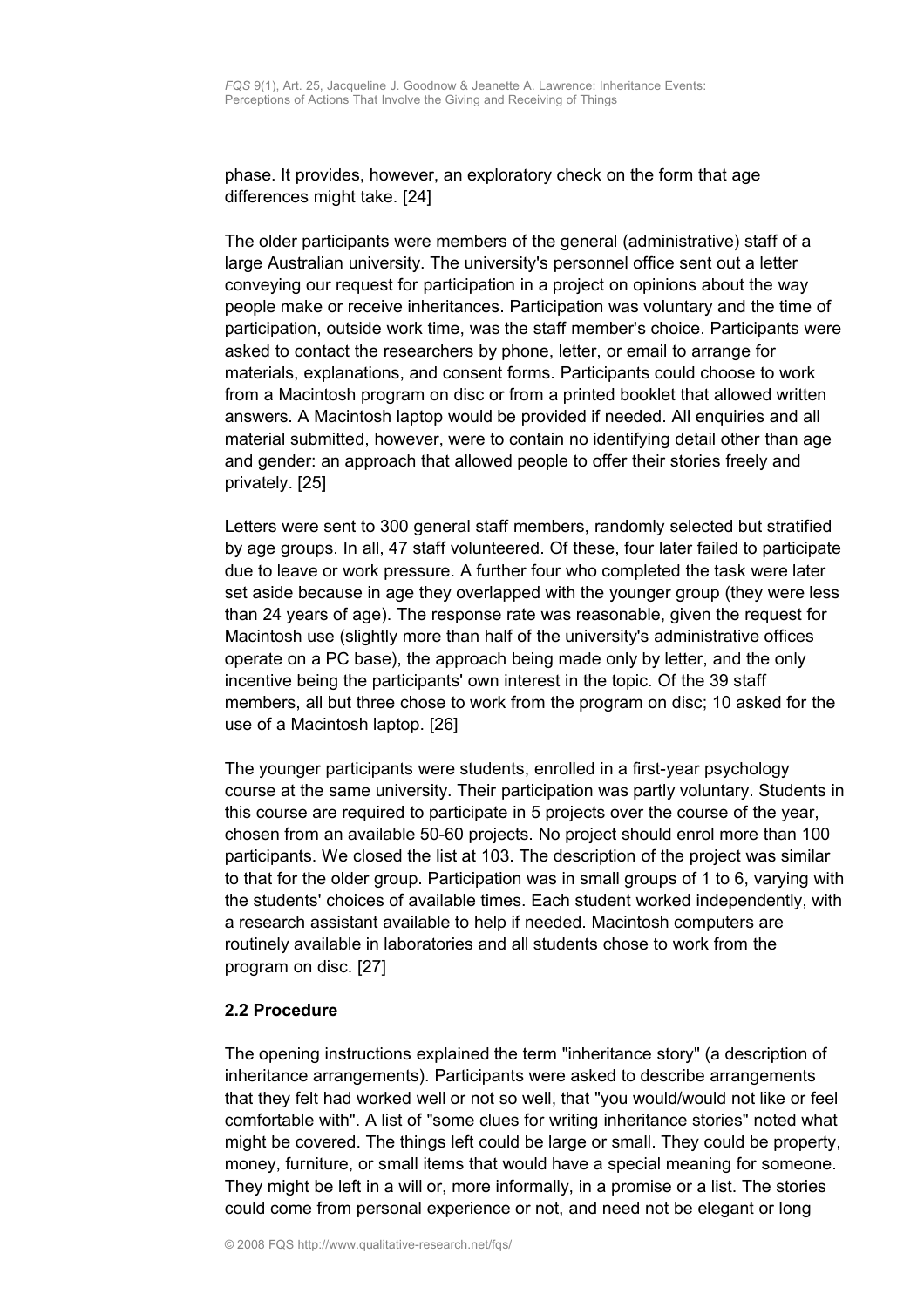(half a typed page would be sufficient). At the end of each narrative, participants were asked to say briefly how they felt about the arrangement described. They were also asked to mark whether they viewed the arrangement as having worked out well or not, and whether the arrangement was one that had occurred to themselves, to someone in their own family, to a friend, or had been heard/read about. If participants had no story to offer, there was no need to invent one, as there would be other questions. [28]

Pilot work established that people responded easily to requests for such "inheritance stories", to being asked, if they could do so, to give one positive and one negative story, and to advice on what their inheritance stories might cover. [29]

### <span id="page-7-2"></span>**2.3 Method of analysis**

The core method consists of grouping narratives into successive categories. The first divisions were based on participants' designating their narratives as positive ("worked well") or not, and on our coding of narratives as involving personal items or not. We then divided these stories by the route followed (direct gifts and "family works it out") and, within each, established agreed-upon sub-groups. For these, we started with narratives that struck us as especially positive and then, following grounded theory (GLASER & STRAUSS, 1967), asked whether the remaining narratives called for further division. These later divisions were based on outcome (clearly negative, and "shadowed" or "mixed"), and on themes (the features that contributed to the affective outcome). [30]

## <span id="page-7-1"></span>**3. Analyses and Results**

## <span id="page-7-0"></span>**3.1 The availability and sources of narratives**

Narratives were contributed by both men and women, and by both age groups. The number of women contributing narratives (66% and 60% in the two age groups) matched their over-representation in the original total sample (66% and 58%). More of the older group contributed: 36 of the original 39 in that group (92%) compared with 61 of the 103 in the original younger (59%). [31]

For further analysis, we restricted narratives to one story per person. If a participant offered two narratives (one positive, one negative) and one of these referred to personal items, we chose that narrative. If both referred to the same content, we chose the first (including both could boost artificially the appearance of some themes). This restriction resulted in a total set of 97 narratives. [32]

Within this set, approximately half (58%) contained accounts of arrangements for personal items, either in combination with money items (39%) or as the sole content of the narrative (19%). Yielded also were accounts of both positive (55%) and negative (45%) arrangements, and of events based on one's own experiences (60%) or the experiences of others (40%). Only the last of these aspects showed an age-group difference. More of the narratives from the older group were based on their own experiences (56% for the older, 24% for the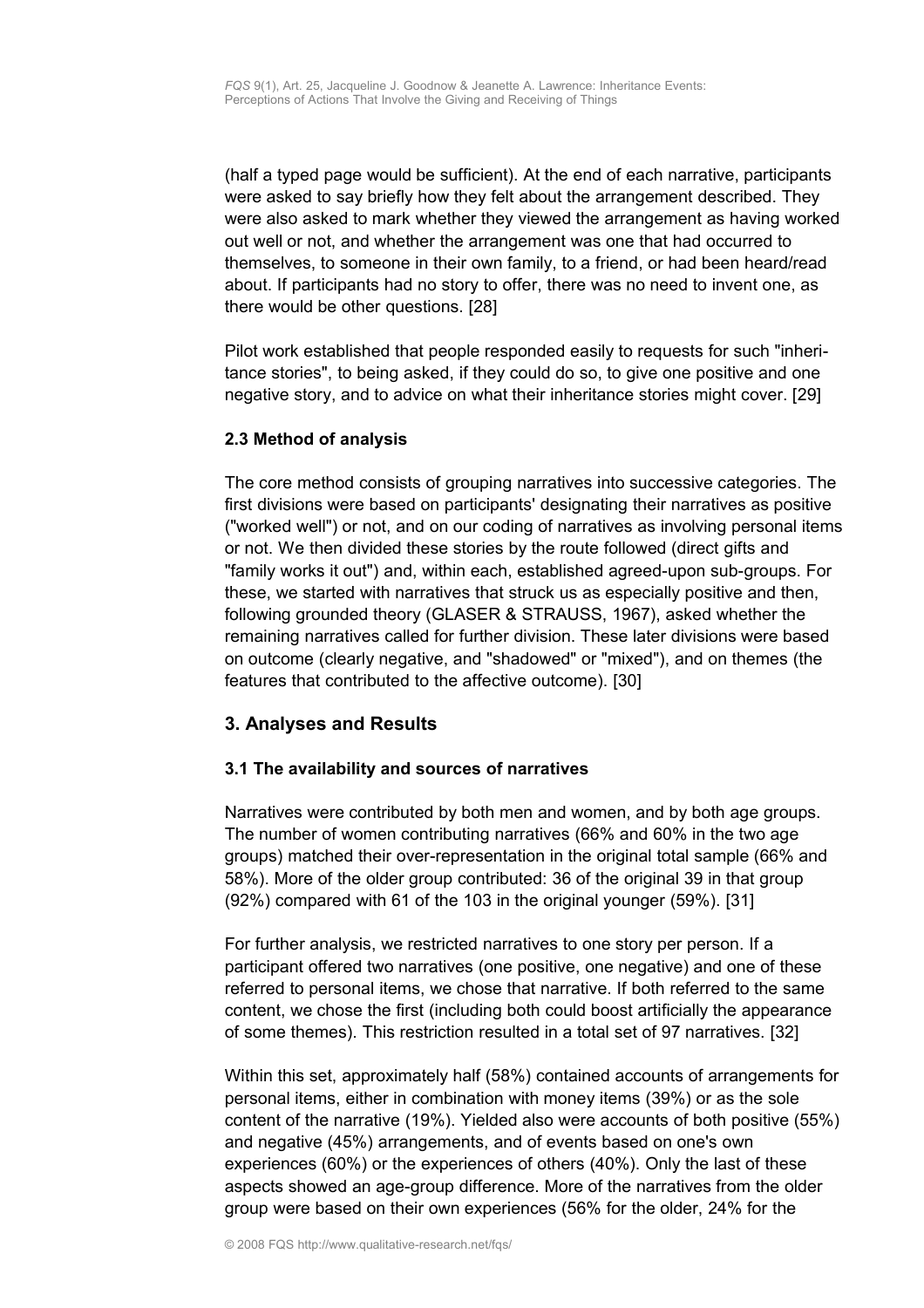younger group). For the younger group, the main base consisted of the experiences of other family members or of family friends: a result that raises questions about how those narratives come to be known, often in great detail. [33]

For a closer look at narratives describing arrangements involving things, we first divide these into two groups: those received by direct gift and those where one or more family members made decisions about allocations. [34]

### <span id="page-8-0"></span>**3.2 Narratives describing direct gifts (Route 1)**

We begin with narratives describing arrangements that "went well", followed by those seen as having some less happy aspects, and then those felt to "not go well". [35]

### *3.2.1 Actions viewed as positive*

The complete short narrative below, from a woman aged 55, serves as an introduction to a set that struck us as having a common base:

"A few years ago my aunt was diagnosed with cancer ... She had all the treatment available to her and we often went to visit her at her home in the country. During this time she went through her belongings and decided before she died who was to receive what. She had things wrapped up ready for us to take home after our visit. These things were probably not valuable but had a lot of sentimental value to us. My gift was her bed. I was always fascinated by it as a child. It was large, very high off the floor, and about 120 years old. I arrived at her farm house on this occasion, and she had her son pull the bed apart ready for me to take home. I was in tears to think she could think of me at this time. I think of her everyday as I make my bed. Maybe she thought of this also. It is touching: to think how brave a person can be when they are dying." [36]

Several other narratives contain similar positive themes. A man's sister-in-law, for example, puts together "memory-boxes" for each of her children and her only sister. An aunt—without children of her own—leaves jewellery to her nieces and nephews with each piece accompanied by a note as to why she chose it for that person. A sister leaves most of what she has to her partner but nominates for her siblings some household pieces that she knew would be treasured reminders of her (a chair, a chest of drawers). Cutting across these narratives are several features. (1) The gift is *personalised*, matched to the individual. In Janet FINCH and Jennifer MASON's (2000) terms, the gift underlines the specificity of a relationship. (2) There is *no obligation* to leave these gifts. (3) This is a time when *the making of no effort would be understandable* (these donors know they are dying). (4) *No one is left out*. No dark spot is cast on a scene of generosity and thoughtfulness. [37]

Some of these features may contribute more than others to the sense that "you are special", "you were loved", or "you were remembered". They do not all need to be present, however, in order to carry the message "I remembered you". To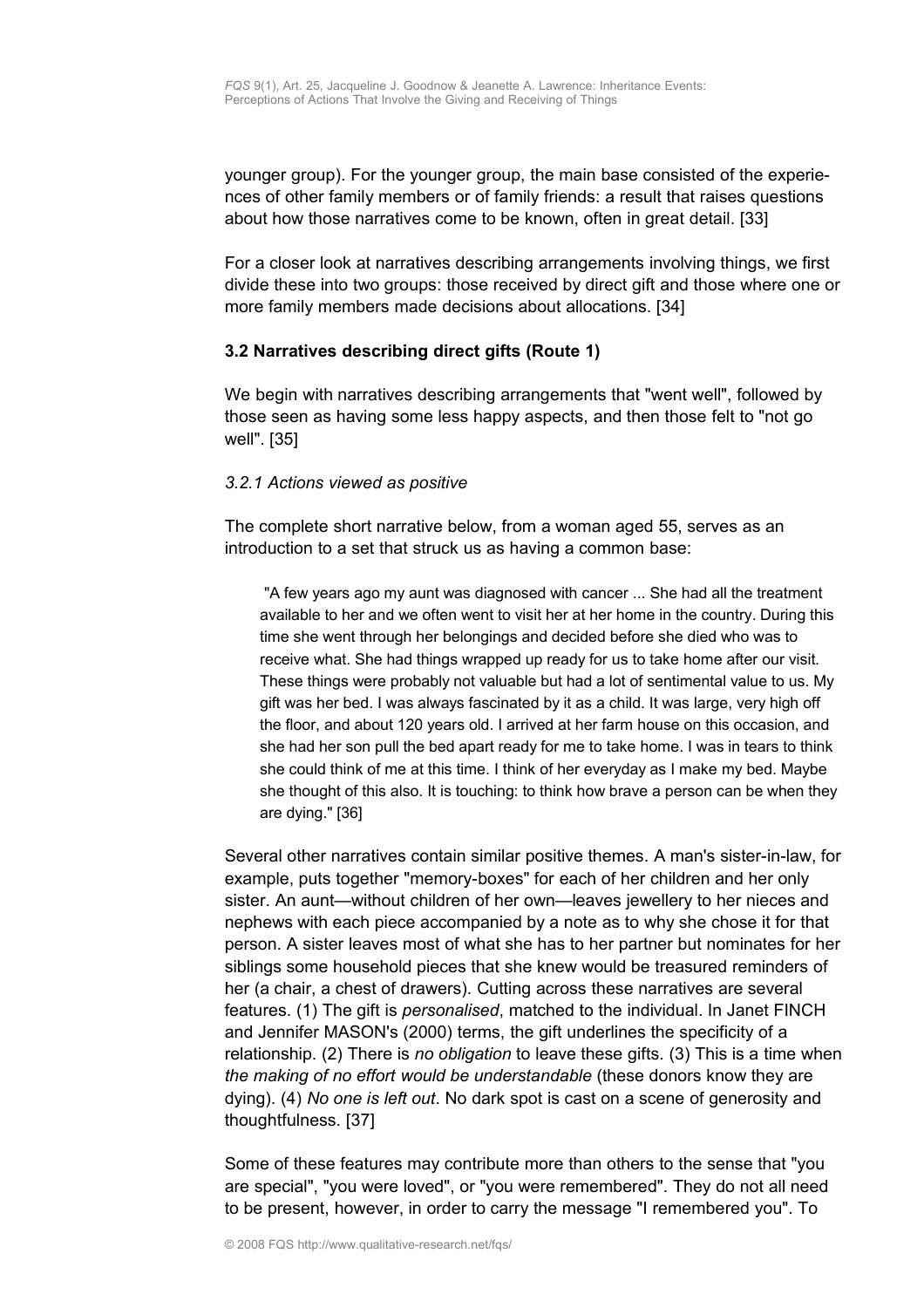take one example, a young woman is overjoyed when she is left her grandmother's piano. Her grandmother had remembered that she liked to play, and the gift came at the grandmother's initiative, in a family where assertiveness is described as the usual road to benefits ("there's usually a lot of bitchy wrangling and being pushy"). [38]

#### *3.2.2 Actions seen as shadowed*

The sense of an ideal gift may be diminished by questionable aspects to an action, or by an action not managing to avoid completely some of the hazards encountered. Two kinds of shadow stand out in actions that follow Route 1: (1) The giver's motives appear to be mixed, and (2) talk about inheritances retains some awkwardness, despite efforts to overcome it. [39]

In the first casting of a shadow, the sense of a personalised or uncalculating gift is diminished by *a question about motives*: by the feeling that the giver's actions stem more from the wish to avoid unpleasantness than from some special regard for particular people. There is less than pure joy, for example, in descriptions of a father carefully allotting one item each "to every conceivable claimant" and of a mother as making a list that covers every desirable item "because she knows that my sister, for all her good points, is pushy—well, she always wants the best for her children and I'm inclined to give way". [40]

A shadow may also come from the need to know what people would really like, especially if more than one person has to be considered. To make that decision, one may need to explore with possible receivers what they would like. *Talk about inheritances*, however, may be resisted by others (it may be seen as implying the death of the giver: a potentially taboo subject in families). [41]

That difficulty can end in the will-maker continuing to feel uncertain and the receiver feeling that a possible gift event has become an awkward occasion. The arrangement can easily slip into the "negative" group. Two stories, however, document these difficulties being largely overcome, with arrangements described as in the end positive. In one, the narrator's grandfather—the vicar of a local parish—calls his children and adult grandchildren together and asks each person to nominate one item that he or she would like from his house. The narrator (a 26-year old grandson) feels that speaking up at this point is "vulture like". The grandfather, however, is firm. He knows from experience, he says, that sorting things out after a death, at a time of loss and stress, is often difficult and can give rise to arguments. His wish is to avoid that occurring. If everyone will write down the one thing they would most like, he will draw up a list and that will take care of decisions. Perhaps because of his experience, he is persuasive and the family with some hesitation still—agrees. [42]

The other narrative of this kind again illustrates the overcoming of a potentially negative tinge to arrangements. Because the narrative describes consulting over time, concern that others may find the arrangement "morbid", and a detailed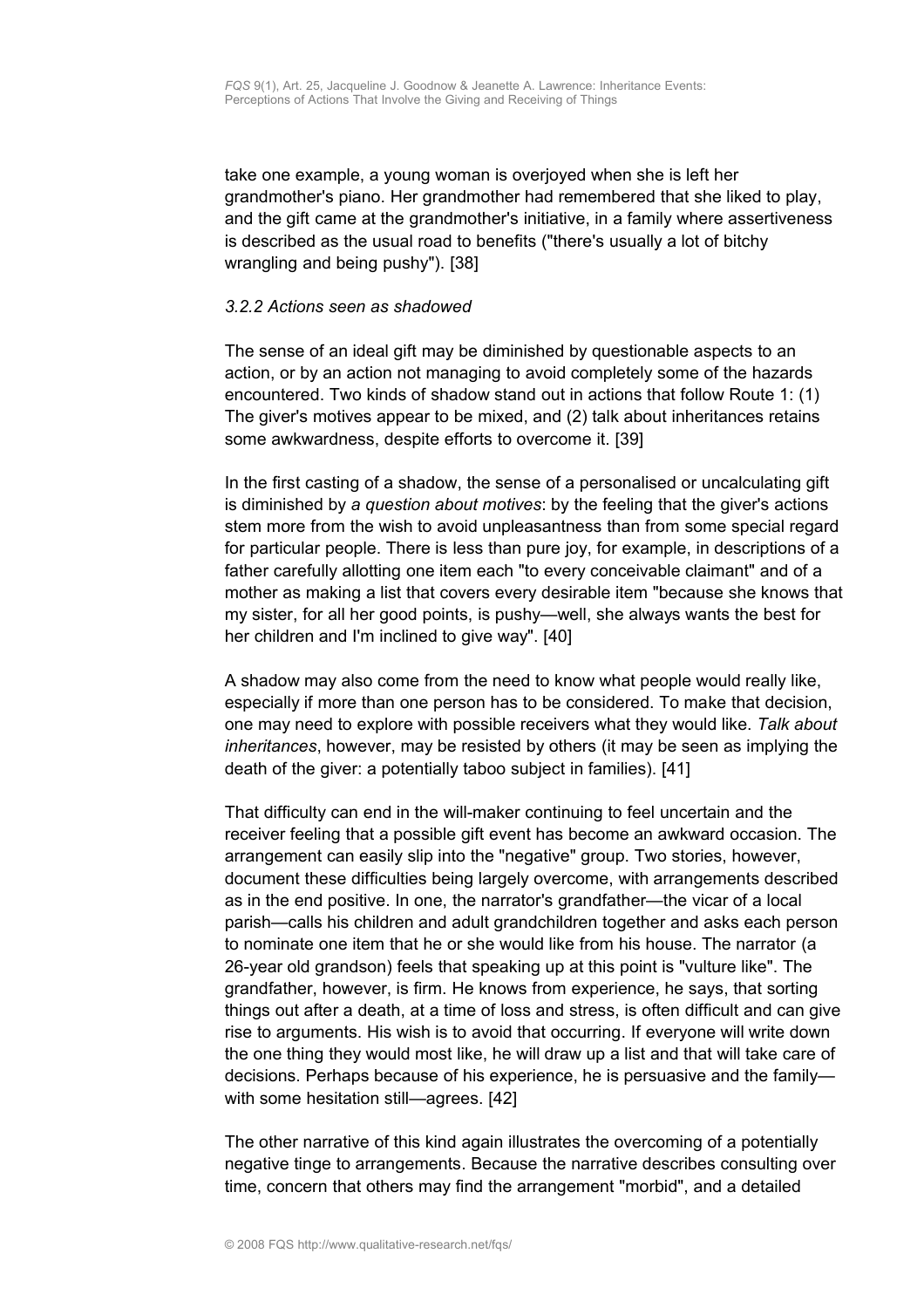knowledge of arrangements by one of the people not directly consulted (a 30 yearold grandson), we note this arrangement at more length (it is still abridged). [43]

The narrator's grandmother asks each of her 5 children, in the course of their visiting, to take a turn at leaving their name under an item they would like to inherit, with no second item to be added until all 5 have had a turn. The grandmother then assembles a list. "Luckily, there is no arguing; each of the children has different interests or different tastes … My Grandmother chose to do it this way because she doesn't want anything to come between her children when she is gone. As a lawyer, she has seen the effect family disputes can have on individuals and how they don't always act rationally in the face of grief … Some people who are not in the family think it is a bit morbid to discuss who will get what while she is still alive. But my Grandmother works very hard to keep her children together … She quite likes knowing who likes what … She wouldn't have had the opportunity to find out which things her kids would enjoy most if she didn't do it this way … The house will be sold when she dies and the money split among the 5 children." [44]

#### *3.2.3 Actions seen as negative*

Four forms may be distinguished: (1) A gift is unwanted (it may even be a burden); (2) a wanted gift goes to "the wrong person"; (3) there is no gift (one is left with "nothing"); (4) consultation occurs but its hazards are not overcome. As was the case for actions seen as positive, some of these forms may co-occur in the same narrative. [45]

An *unwanted gift* leaves the receiver with no sense of being recognised and cared about as an individual. The item received is typically a poor match to a person's interests. In one example, a mother leaves her son a share of the tea towels and teaspoons that meant a great deal to her. He recognises that they were "special to her", and feels they must be kept, but they are "irrelevant" and "not my kind of thing". In another, the gift brings with it unwanted expense and effort (e.g., a car comes without the funds to carry out some expensive maintenance; household contents are left with instructions to choose some but also to organise donating most of them to various charities). [46]

That sense of personal recognition is also not met when an individual's interests are bypassed and an item goes to *"the wrong person"* (e.g., "The table I especially wanted because it meant so much to my mother went to a cousin who liked it mainly because it was worth money"). Receivers can, however redress some kinds of imbalance (e.g., "I knew my sister wanted that more than I did, so I gave it to her and kept the one thing I seriously wanted more than anyone else did"). [47]

The third base to the feeling of a negative arrangement occurs when *an individual is left* "*nothing*"*.* Striking in narratives about being left "nothing" is the phrase "not even": "not even a cereal bowl", "not even photographs, a mother's ring, any sentimental items". It is apparently one thing to be left "nothing" in the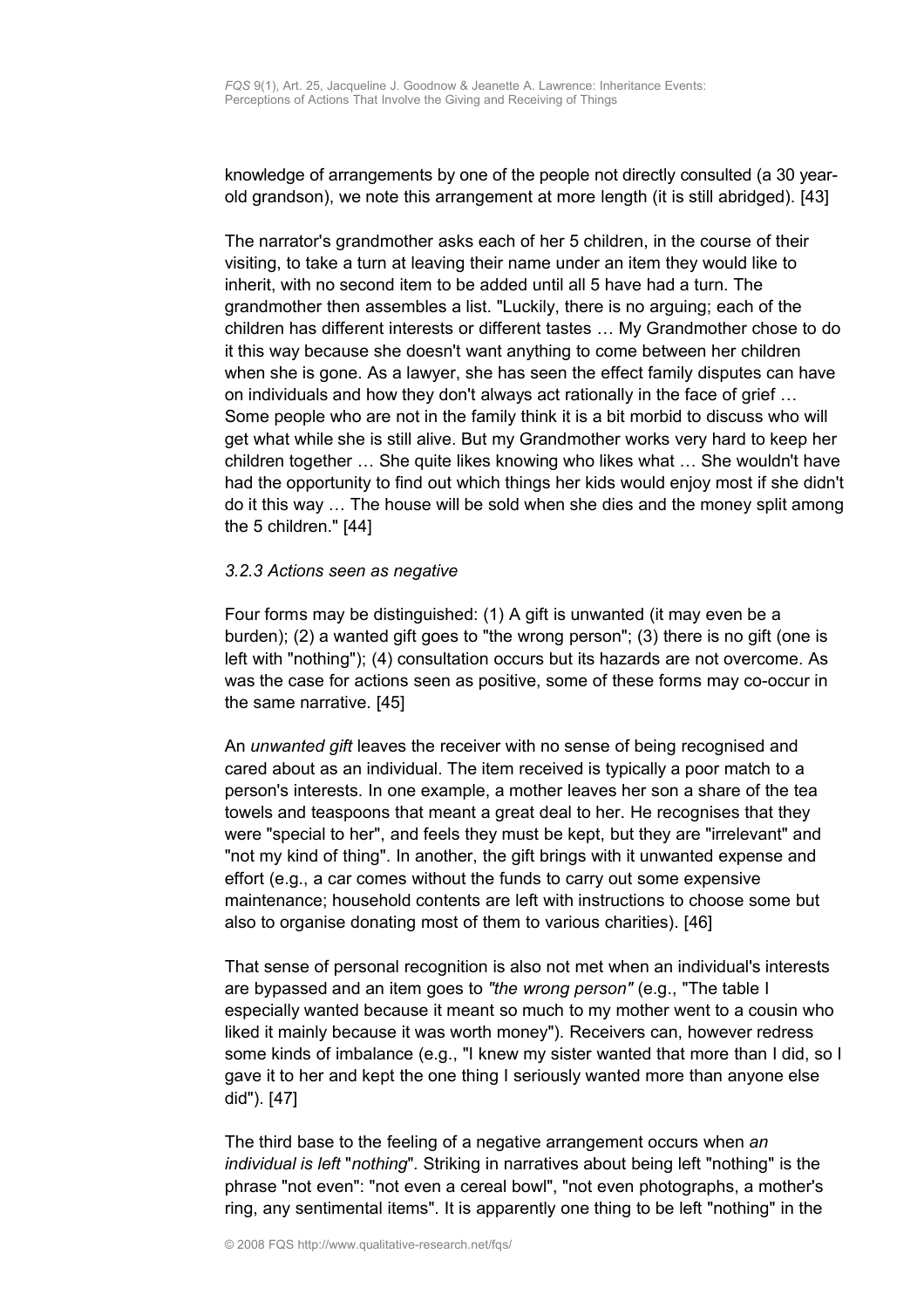form of money or property. "Nothing" in the way of personal items as well appears to carry a special sting, to be a total denial of one's existence or relevance. [48]

The last aspect is the sense that *the giver's attempts to explore others' interests create problems rather than solve them*. A mother, for example, asks her daughters—"on each and every visit"—what they would like from the house, to the point where they feel their visits are no longer pleasurable. Another selects objects—"it seems almost at random"—and offers them, creating the awkward task of how to decline. [49]

### <span id="page-11-0"></span>**3.3 Family members "work it out" (Route 2)**

This route comes into play when an individual leaves no instructions or minimal instructions (e.g. a few items are specified but the bulk of personal possessions is left unspecified, with members of the family expected or asked to take the next steps). [50]

The route actually takes two forms. In one, all decisions are handed over to one or two persons, who then act in executive fashion and decide who should receive what. Chosen most often are family members who are themselves beneficiaries as well as decision makers. In the second form, all or most of "the family" work towards some agreement on a division or on a procedure that will allow a division. These sub-routes may coincide. The "executive" siblings, for example, may find that the rest of the family feels free to be involved. We shall, however, concentrate on the second form ("family works it out"). It is the more common of the two within our set of narratives: a result in line with the English study by Janet FINCH and Jennifer MASON (2000). We shall again start with positive narratives and then consider arrangements that are seen as shadowed, and as completely negative. [51]

#### *3.3.1 Actions viewed as positive*

Two kinds of arrangements stand out: (1) The decision makers are thoughtful of others, and (2) the family shows its strength as a unit. [52]

*Thoughtfulness toward others* is nicely illustrated by the actions of a daughter after her mother dies (these actions are described by *her* daughter). The mother —the only child in her family—starts by returning, to those who gave them, items given to her mother. She then gives "something else meaningful" (not an earlier gift) to her mother's relatives and friends. Even her ex-husband ("they haven't spoken for years") is included: "he always had a close relationship with my grandmother". In effect, the tie that counts is one of affection and not biology. The narrator is impressed. "I know my grandmother would have been very happy with the way it was done and with the pleasure that her small possessions gave to people. It was a lot of work. I don't think I would do it that way. I'd probably just have a garage sale." [53]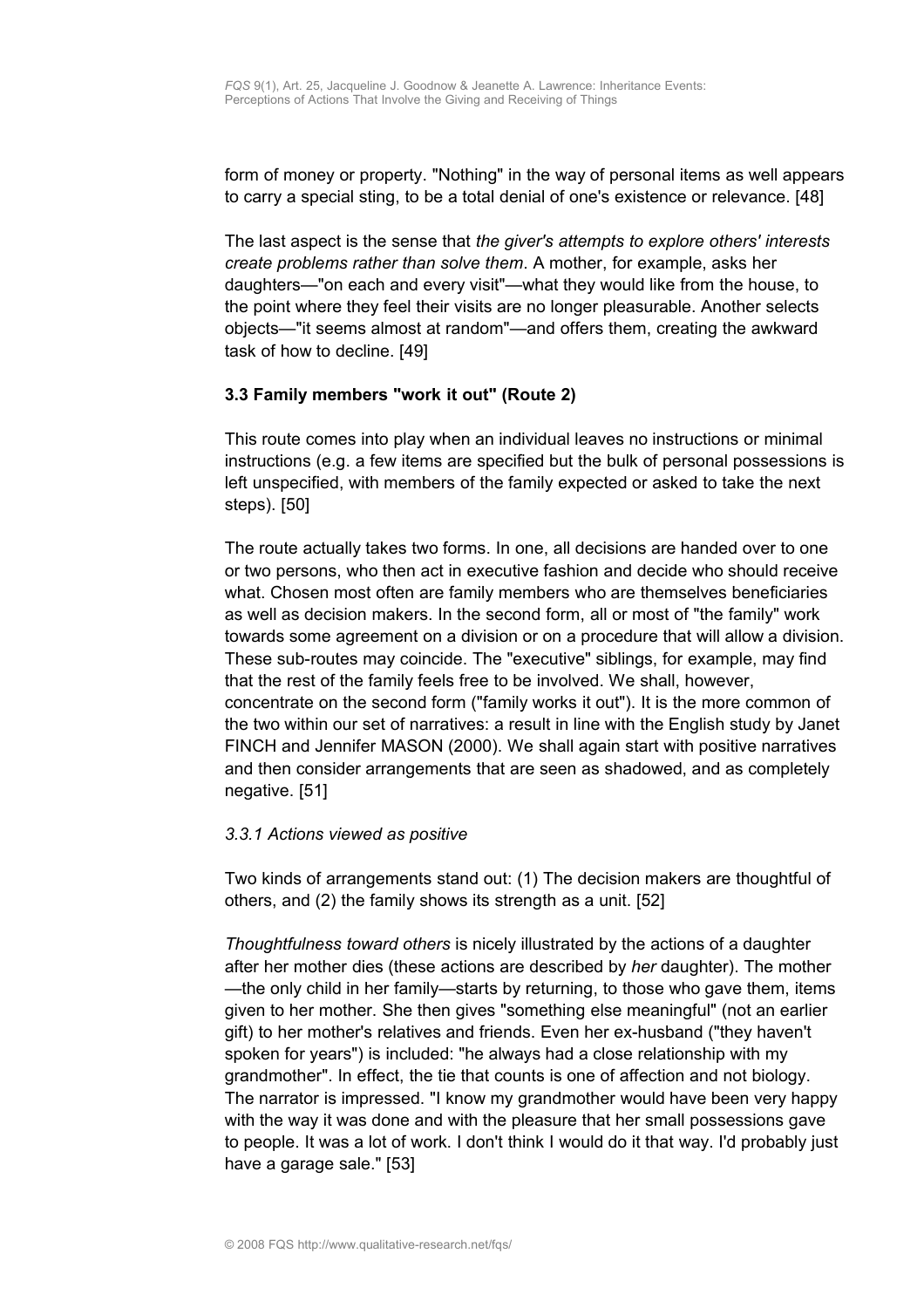Thoughtfulness is also the hallmark of actions in which a group of siblings invites into the decision-making group a widowed sister-in-law, asking her to choose items for herself and for her children (an exception to the more usual procedure of excluding in-laws). "The family", in this narrator's words, "has always stood by us and counted us in". Thoughtfulness is as well the hallmark of actions in which senior members of the decision-making group consider junior members of the family. A grandmother, for example, promises a 6-year-old that a gold necklace she admires will be "hers". The child's mother remembers the promise, keeps the necklace in a special place, and transfers it at the promised age of 18. In a similar action, a grandmother minds and maintains for a year a car promised by her husband to a grandson, transferring it ready for use as soon as the grandson acquires a license. [54]

Those actions are the work of individuals. Positive also are actions that give people the sense that *"the family works well"* as a unit. In some of these instances, the family has in mind—before a death occurs—a plan or a custom that avoids the need for invention at a time of stress. To take one example, a grand-daughter describes her family as "always knowing" that when people die, you first give back to the donors gifts that they have made during their life-time: "It would be awful if you saw something you've given sitting on someone else's table". They also knew, from talking with each other, which items each was especially fond of: "who wanted the cuckoo clock etc.". Even without a plan in mind, however, a family may still act effectively. "We pulled together"; "we rose to the occasion"; "we managed it by ourselves, amicably"; "we did it all without argument"; "we did it ourselves, without a lawyer". [55]

In phrases such as these, it is tempting to read in a sense of surprise and relief. The feeling is, in any case, definitely positive. Clearly positive also is the sense of pride that comes with a story about passing on a tradition. A great-greatgrandfather, for example, gives his gold watch and chain (an award to him from his workplace) to his eldest son, with the request that in each generation, it be passed on to the eldest son. The narrator is not in line for the next transfer but admires the continuity and is proud of what it says about "the family": "it's good to feel that there's trust and tradition here". [56]

#### *3.3.2 Actions seen as shadowed*

As was the case for Route 1 (direct gifts), the sense of a positive arrangement can be diminished by some negative aspects or by some hazards not fully avoided. As illustrations, we take instances where (1) the family pulls together but only after an initial period of argument: a period in which achieving agreement is uncertain, and (2) an action taken for the sake of "the family peace" is later regretted. [57]

Recovery after a poor start requires no special comment. We might almost expect difficult starts in situations where there are few established customs and several principles may be called upon, with some family members arguing for seniority as the deciding factor and others emphasising gender or "real interest". [58]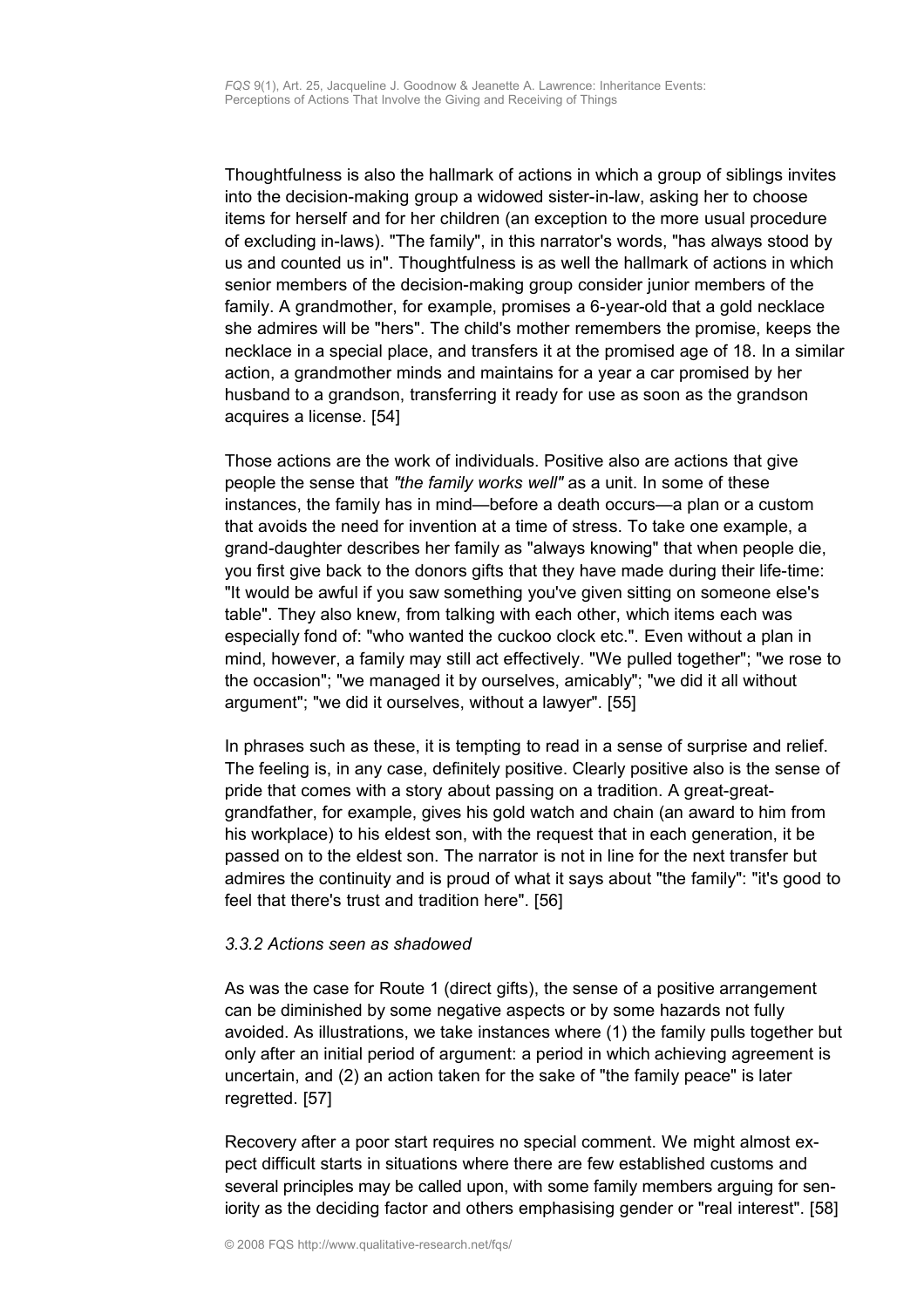Later regret for a "good" action is a less obvious concern. That regret may be expressed by a later generation: the one that would now like to inherit what was not acquired. To take one example: "My mother was asked to choose some things but, as far as I can see, she didn't ask for anything really major. I'd have asked for more. There were some really nice things that she felt she didn't want to fight for." "How could she have just accepted being given so little?" says another. The sharpest comment, however, comes from a woman, now in her early 60's, who recalls an event from 30 years earlier. [59]

In that narrative, a mother dies first, leaving "everything to my spouse". The father continues to live in the house. When he is about to move, he earmarks all the pieces in the mother's china cabinet. Marked as for the narrator is a "crystal set". She already has one and offers it to her sister. At this point, the brother speaks up and says he and his wife would like the set ("he is really into possessions"). The narrator is not particularly happy about the request but agrees for "the sake of the family peace". Now, however, she regrets that action. She feels that her children may wonder why she so easily "gave way". She is clearly asking herself that question. [60]

### *3.3.3 Actions seen as negative*

Three kinds of actions stand out. The first inverts a theme seen in the positive narratives: In various ways, family members are not thoughtful of one another or alert to their interests. The second is a further inversion: The family fails to pull together. The third has no direct earlier parallel. "Working it out" is now by auction, either in acceptance of a bequest-maker's decision, or on a family's own initiative. In effect, to borrow a verb from Igor KOPYTOFF (1986), the arrangement has become "commoditised". [61]

In the gentlest form *of not being thoughtful or alert to others' interests*, members of the family act "efficiently". In executive fashion, for example, an aunt decides that most of the items in a sister's household are "of no value". They can be discarded or, possibly, sent off to a charity. She knows that some items have been promised to the grandchildren but she does not regard those promises or interests as "serious". Out then go the gloves of an earlier era that a young grand-daughter had been promised, had hoped for, and still regrets not receiving because they were for her quintessentially "just grandma". [62]

More grossly, family members take items for themselves, without consultation with others. "Taking" is described in many narratives, in terms that range from "helping themselves" to "grabbing" or "pilfering". Feelings seem to be especially negative when the action is taken with "indecent haste" (e.g., a wife dies, a husband dies shortly after but his will still says "all to my wife"; the relatives of both "immediately dive in" and movable items such as cash and jewellery simply "disappear"). Highly negative are also the comments made when the original owner is not yet dead (e.g., he or she is now in a nursing home but is still some distance from death) and when there is no direct kinship entitlement. Two sistersin-law, for example, remove jewellery left to a daughter by her mother. She has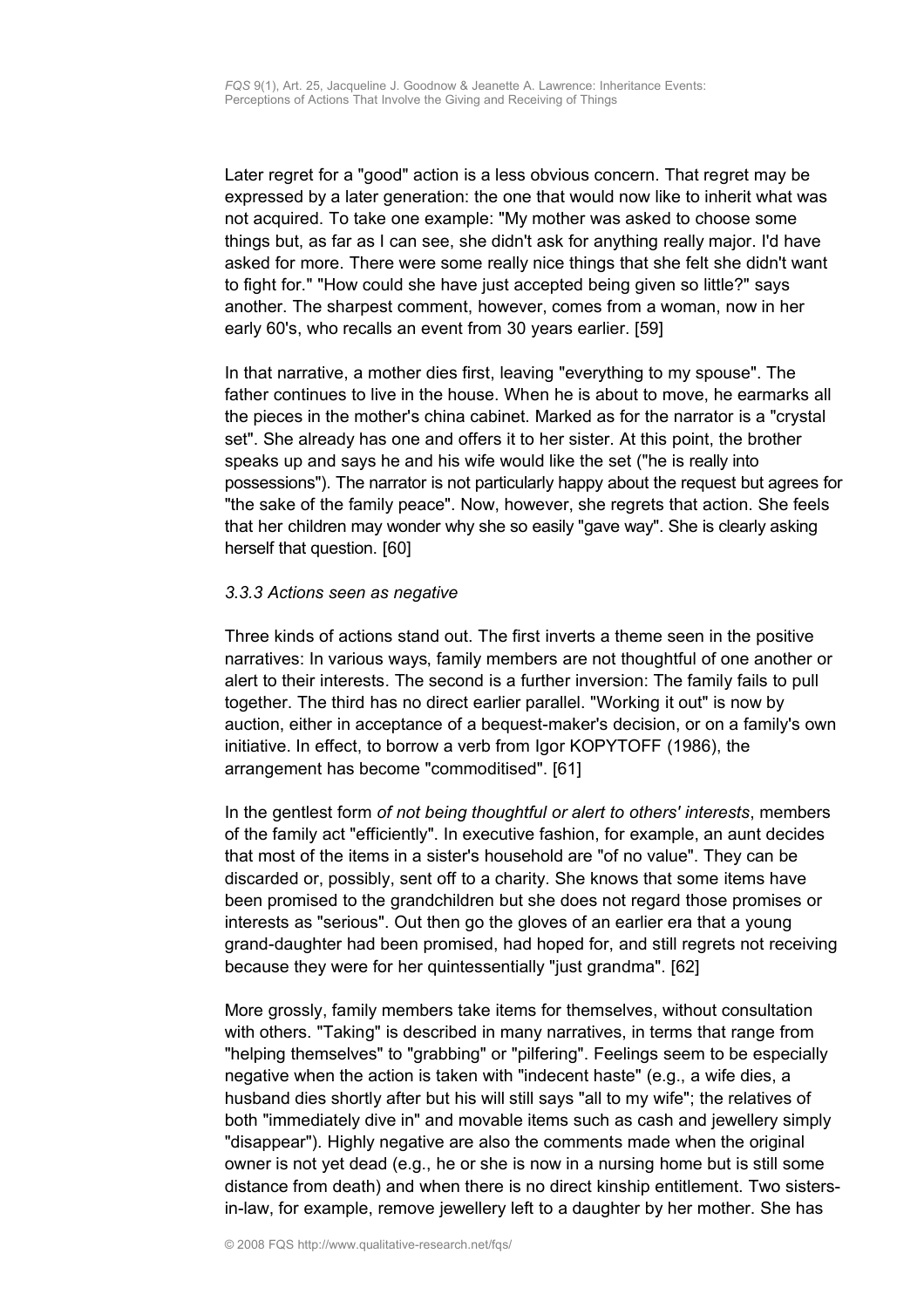blocked the sale of her parents' second house ("a family holiday house"), and with that the distribution of proceeds among the three siblings. In effect, they take from her just as they perceive she has "taken" from them. [63]

Not being thoughtful or alert can characterise actions by a single family member or by several. Somewhat different, however, are actions where *the family fails to act as a unit*. "We should be able to agree!" says one narrator. "And we're supposed to be a family! We're not even a large family and we still can't manage an agreement" says another. Instead of difficulties being "patched up", relationships "turn cool" or "rifts" occur that can "last for generations". Two branches of a family, for example, cannot be invited to the same celebrations. They "don't talk to one another" or, in one interesting description, "their only communication is by Christmas cards and they send out hundreds of those". [64]

In the third and last form of actions seen as negative, working it out is through the procedure of an *auction*. In one of these narratives, the family decides to hold a family-only auction. Each member of the family is given as "a working budget" an equal share of the estimated total value of the goods at issue. (They cannot use their own money, so the richest have no advantage, and their bids must stop once they have reached the set ceiling). The proceeds will then be divided equally among the several siblings. The narrator (a friend of one of the siblings) finds the procedure "intriguing" but notes that it still did not avoid "some harsh words" between two who wanted the same item. [65]

In the other auction narrative, it is a grandfather who, in his will, states that all his household goods and personal possessions are to go to auction. If people want a particular item, they can then bid for it but the proceeds form the total auction are to be divided equally among his children. The narrator in this case—a daughter felt strongly negative (she was a daughter). It was, she felt, a "cold" way to act. We had seen an action of this kind described in the pilot study and were ourselves "intrigued" to the point of asking all participants in the present study (after they had offered their own narratives) how they felt about a grandfather taking this kind of action. [66]

We shall combine the two age groups (no clear sign of differences). A minorityclose to 20%—did not feel strongly negative toward the grandfather's action. The reasons offered were of several kinds. The arrangement was "fair" (the proceeds were divided equally). It was understandable ("he was probably pretty old and there could have been a lot of grandchildren". People could get what they wanted "if they really wanted something". And it was "after all his decision to make. It was his stuff". The majority, however, took a negative view. This was a public auction, and "family items could go to strangers". It "put family members in competition with one another". And, above all, it was "commercial". "Everyone needs a keepsake, a memento" but here they "had to bid for something" and "that's not the same as being given something". The distinction between "treasures" and "commodities", in several guises, is apparently strong. [67]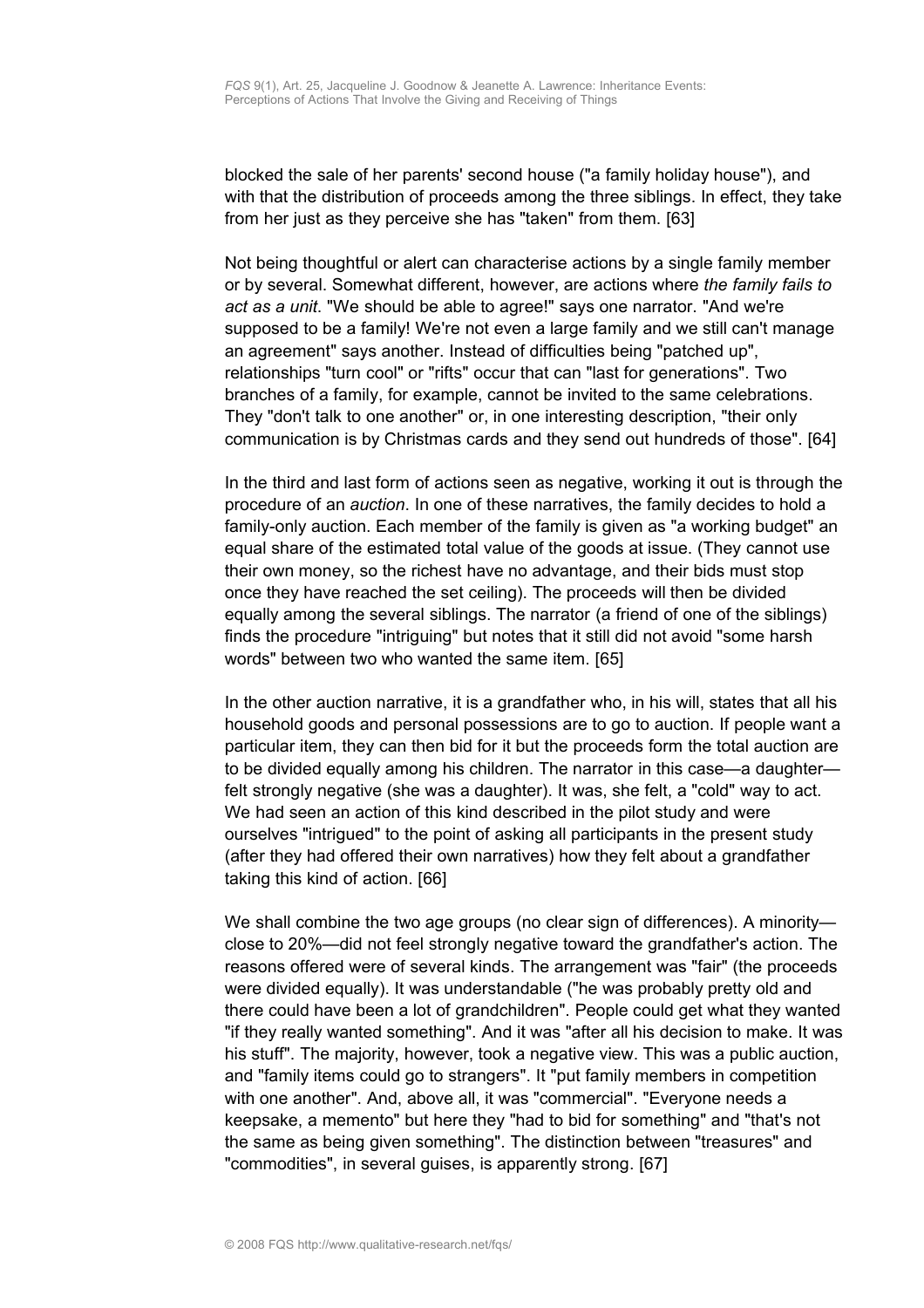#### <span id="page-15-0"></span>**3.4 A special negative event: Being left "nothing"**

By either route—direct gifts or members of the family "working it out"—family members may find themselves being left with "nothing" and then faced with a moral dilemma. Are people ever justified in taking personal items without consulting others or gaining their assent? A son, for example, finds that his father has left "everything" to his second wife. She offers neither mementos nor the opportunity to choose some. The son—with some "anguish"—describes himself as taking a pair of wooden salad servers, "worth nothing" but often used by his father. Without these, he has "nothing concrete that stands for my father and me". [68]

Second families seem to often be part of narratives that end with some family members feeling they have been left with "nothing". Items that should stay "in the family", for example, are described as going to a second wife or a second husband and then becoming earmarked for *their* children from earlier marriages, even though these had what is described as "no relationship" to the original owner. [69]

A longer narrative details a longer set of justifying circumstances and underlines the moral quality to many judgements. This time no second family is involved. There is still the same sense, however, of the new possessors as having no real entitlement to personal items. The narrative starts with a relative finding that a family member (childless) has left her "estate and personal possessions to a religious cult, leaving nothing to her actual friends and relatives. My mother" (the narrator is her 21-year-old daughter) "was deeply upset … she believed that there were many items that rightfully belonged to the family, most especially some poems that my uncle had left to her". Several circumstances justifying objection and the removal of some items are then noted. "In Alice's moments of clarity, she actually told my mother to take these poems and to distribute her personal items that belonged to the family among those that deserved them." "Several discussions with Alice's friends" were also in favour of this kind of action, and "my mother decided to take home those things she believed should not go to some religious sect that would just use them to benefit themselves … the sect did not have a good reputation" (in effect, they represent an "unworthy heir"). "My mother didn't want to battle over the estate, that was Alice's to do with what she liked, but she did take home several items: an old clock, jewellery—some fake, some worth a bit, pieces of writing by Alice and my uncle. Ultimately … a verbal agreement was reached so that my mother could remove things of both monetary and personal interest to Alice's relatives." [70]

A long list indeed of justifications: Here is an action that is felt to be warranted in the face of an outcome seen as completely negative for the family and as a moral wrong. At the same time, it is felt to be an action that can only be taken reluctantly, however good one's reasons. [71]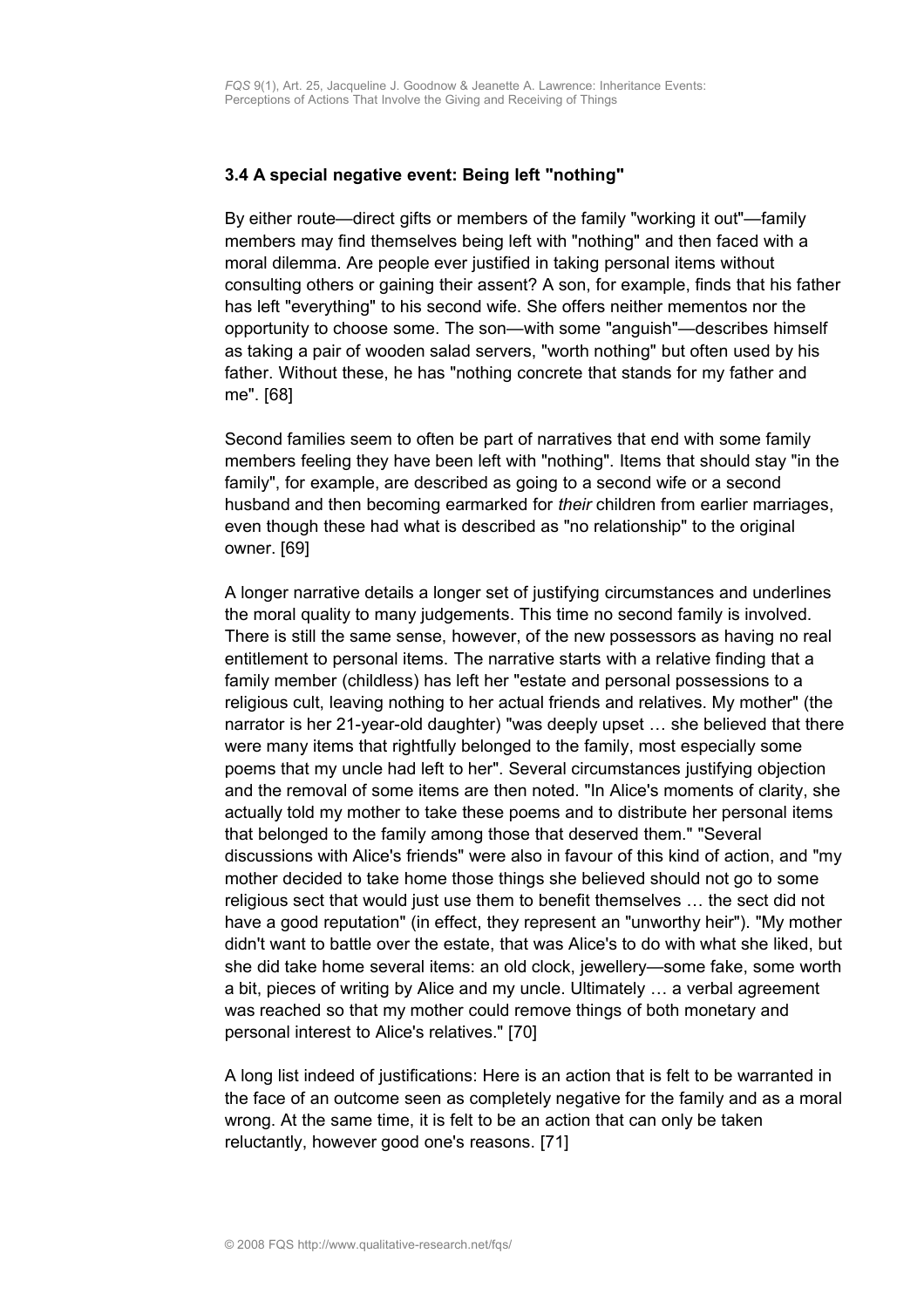# <span id="page-16-2"></span>**4. Discussion**

We began with three aims. One was to explore the feasibility of a narrative-based approach to the judgements and distinctions people bring to inheritance-related actions. The second was to specify and consider the distinctions people made among actions. The third was to ask whether what we observed could be adequately covered by proposals already offered for gift-giving and gift-receiving in general. We now return to those aims and add comments on some possible further steps. [72]

### <span id="page-16-1"></span>**4.1 The feasibility of a narrative-based approach**

A narrative approach has clearly been a productive way to bring perceptions and distinctions to the surface. Demonstrated also is the feasibility of gathering narratives without interviews, in already written form. Possible now is the taking of more structured steps. We may, for example, select some of the actions described and ask people to comment on them. From the narratives, we may also draw statements that express various concerns, with these then rated for the degree to which people agree with them or for the extent to which they are part of an individual's thinking about particular inheritance events. [73]

The narratives have also served as a productive base for bringing out a useful analytic step. This is the separation of two routes to acquisition: by a direct gift from the original owner or as part of family members making the decision. That separation is in line with a long-standing approach in anthropology: an approach that consists of distinguishing among objects by their usual or possible routes of movement (e.g., RIVERS, 1910). The separation also brings out the ways in which different routes may differentially involve several bases to judgements. Especially relevant to Route 2, for example ("family to work things out"), are likely to be the views people hold about who should be included in "family" discussions, the importance of not acting unilaterally, and how competing interests should be managed. [74]

#### <span id="page-16-0"></span>**4.2 Distinctions among actions: Over-arching features**

We have drawn out a number of specific features to various actions: features that contribute to the perception of what has "worked well" and what has not. Cutting across these, we suggest, are two general qualities. These are the implications of actions for relationships among the people involved, and the ways in which actions combine several of the qualities that lead to their being regarded as "positive" or "negative". [75]

#### *4.2.1 Implied relationships*

That inheritances are statements about relationships is not in dispute. At issue, however, are the ways in which actions are linked to particular aspects of relationships. [76]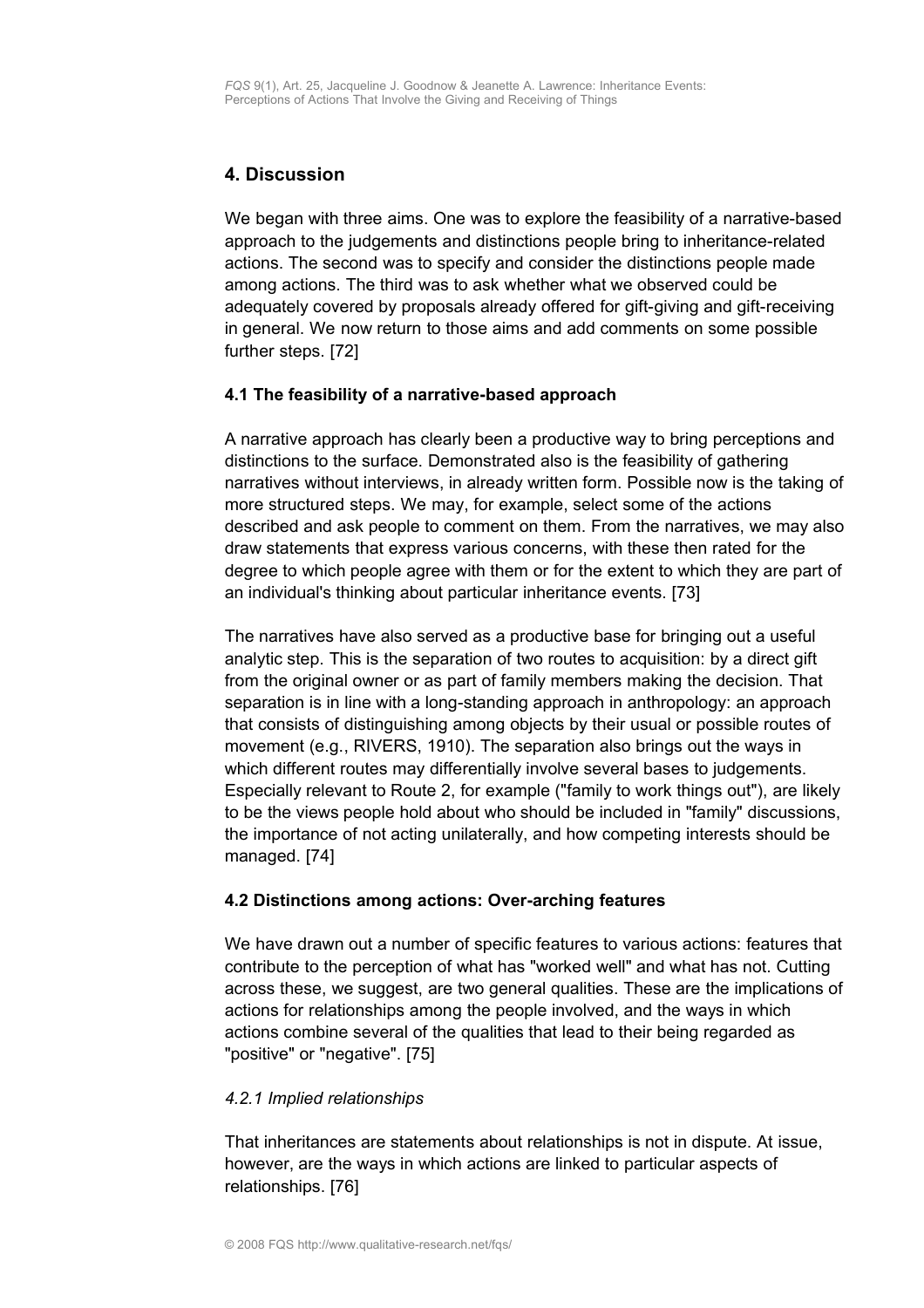As a minimal step, for example, inheritance arrangements emerge as needing to acknowledge the presence of a relationship. To be left with "nothing" definitely moves an arrangement into the category perceived as "negative", especially if others seen as less entitled receive acknowledging gifts. To act as if what one has received is "nothing"—discarding or "trashing" what has been given—is an equal denial. [77]

At the other end of a possible scale are actions that mark the specificity of a relationship: a special closeness or a special regard. These are clearly regarded as "positive". A personalised gift that is matched to one's interests or to a shared history, for example, goes beyond acknowledgement as kin. Added is recognition as an individual. In contrast, bequests that are unwanted or mismatched, or that go to "the wrong person" may acknowledge the relationship of "family member" but draw no distinction between one family member and another. Treating everyone as alike may be regarded as positive when money or property is at stake. Where personal items are involved, individualisation is clearly valued. [78]

The relationships at issue, however, are not only between two people: the bequest-maker no longer physically present and the individual who receives some item that once belonged to the other. At issue are also relationships among the surviving family members. The positive actions then are those that do not set family members at odds with one another. These actions may be taken by the bequest-maker. They may also be taken by the survivors. Hoped for and approved are actions that show how they "pull together", "work things out amicably", "consider each other", and take "a long-term view" of family functioning". Deplored then are actions that do not have these qualities, or that make the resolution of differences less likely to occur. Actions that achieve both specific and family relationship goals seem likely to be especially approved. [79]

#### *4.2.2 Combining positive or negative features*

Actions may be distinguished from one another, we have suggested, by the relationships they acknowledge or strengthen. Some may do so for one relationship but not others. Some may manage to cover several relationships. In similar fashion, some actions may manage to combine attention to short-term and long-term consequences, to biological and affectional ties, to one's own interests (or those of one's children) and the interests of one's siblings, to the need for consultation and for care in talking about inheritances. These several concerns may pull in different directions. Regarded as positive, however, are likely to be actions that manage to cover both or that balance them in ways that we would also do. Inheritance events, that kind of description implies, are always likely to bring more than one principle or goal to the surface. We have a great deal yet to learn about how these are balanced. Overall, however, approval may be regarded as linked to the perception that they have been effectively combined or given appropriate weights. [80]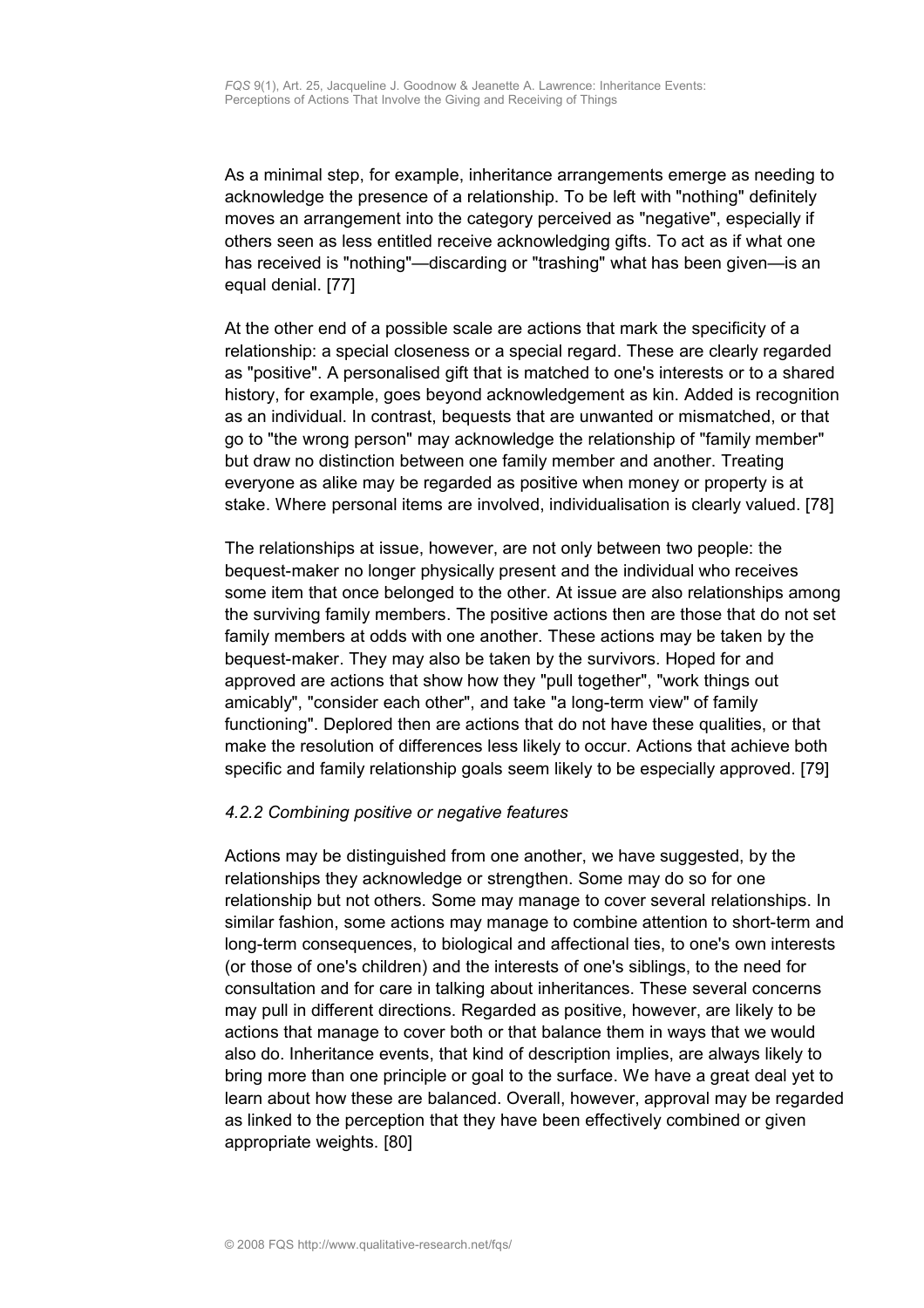#### **4.3 The relevance of proposals about gift-giving in general**

In the introduction, we drew attention to three proposals that cut across several accounts of gift-giving and gift-receiving and have particular relevance to the inheritance of things. [81]

The first is that the significance of things lies in their symbolic value: in the way, for example, that they stand for or embody a particular person or a particular relationship. That proposal certainly applies to inheritable things. [82]

The second is a distinction between gifts and commodities, or—in Maurice GODOLIER's (1999) and Annette WEINER's (1993) argument—between what must be kept and what may be traded. That proposal also clearly applies. Some of the features that may make a gift unwanted, or that signal treatment as "commodities", however, may now take a special form. Status as a commodity, for example, may now be signalled not by an item being sold but by its being kept without being honoured. "Shoved away in cupboards" is one description; "kept only because it cost a lot of money" is another. Both are a far cry from Philippe ARIES' (1983) description of inherited items being kept in prominent places or becoming part of the new owner's daily life. [83]

The third is the argument that all gifts carry some expectation of reciprocity. In Marcel MAUSS' (1954) classic analysis, all gifts carry some expectation of a return, even though we may like to feel that there is a sharp divide between the world of commerce or exchange and the world of pure, uncalculated gifts for which no return is expected. [84]

Reciprocity is the proposal that might at first seem to apply least well to inheritance bequests. It seems less likely, for instance, that an inheritance gift will bring with it feelings of humiliation because one cannot reciprocate as generously (cf. MILLER, 1993). The return gift may also take a different form from what it does when both parties are alive. There are, however, clearly expectations or hopes that the new possessor will be appreciative, will treasure what has been received, will remember the giver and keep his or her memory "alive" and, in time, will also maintain family solidarity and—perhaps—treat the next generation with equal or surpassed generosity. Any theoretical account then needs to address not the question of whether reciprocity applies to inheritance bequests but the form of return that is expected—by the giver, the receiver, and the people who may judge the receiver—and the degree of severity with which people regard any violation of these expectations. [85]

#### <span id="page-18-0"></span>**4.4 Some indicated next steps**

There is still much to be explored in relation to the judgements and feelings associated with inheritance events. From several possible directions, we select some related to the content of the ideas people hold and to two circumstances that may be associated with variations in those ideas: age and cultural background. [86]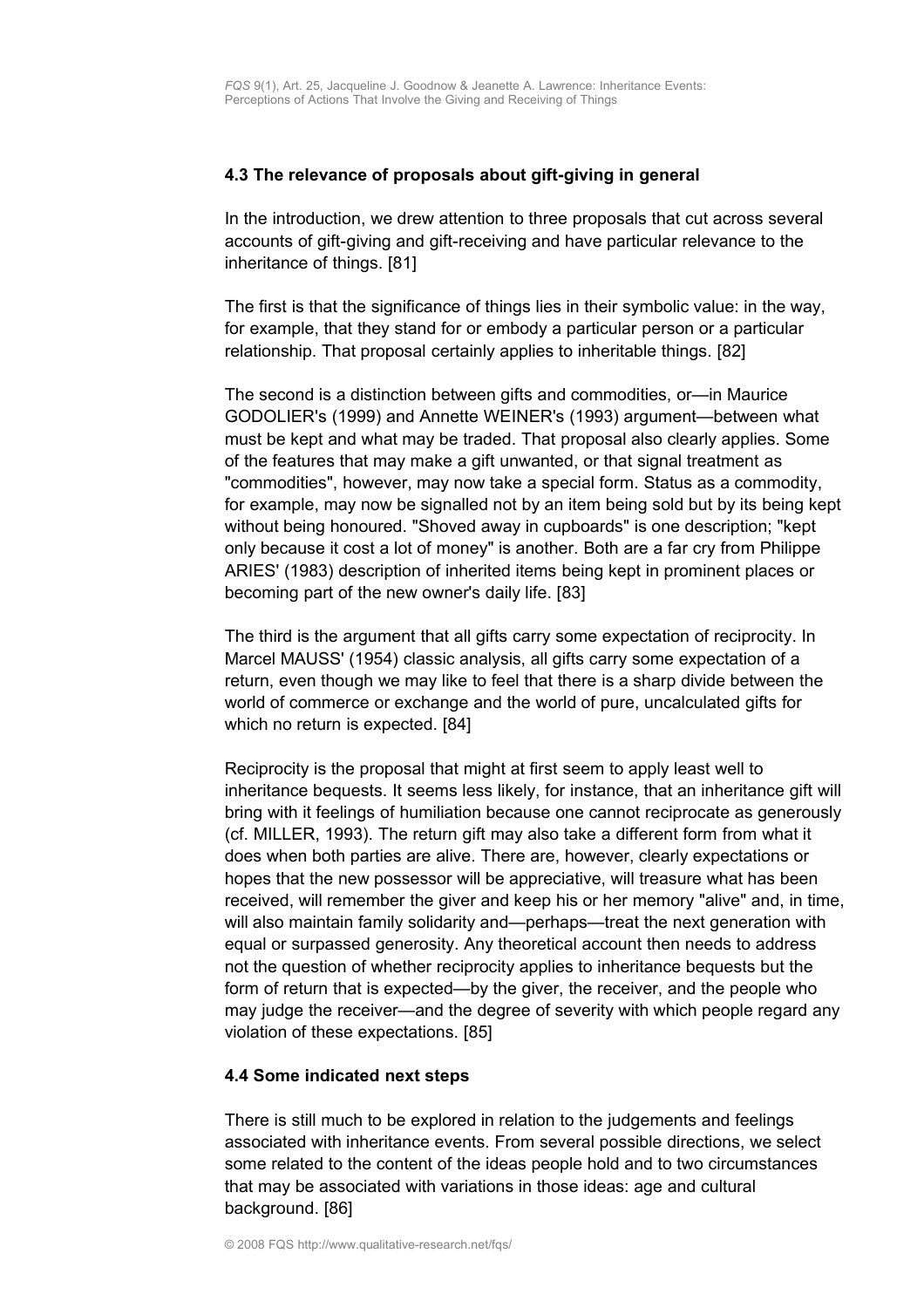#### *4.4.1 The Ideas people hold: Aspects of content*

Indicated already is the need to know more about what people may "reasonably" expect to receive and what they perceive as the obligations that go with any item. Suggested also is the need to know more about expected forms of *timing.* Why, for instance, do people use phrases such as "before the body's even cold"? Respect for timing might be seen as a form of respect for the dead or as a form of return for what one has received or might receive. At this point, however, timing is one of the strongly felt expectations about which we know relatively little. [87]

Large also is the gap in relation to the *attributions* people make for actions, especially for actions that do not follow established or expected patterns. In most psychological studies of how events give rise to various emotions or judgements, attributions are a critical part of the sequence (FLETCHER & FITNESS, 1996, provide several examples). The same action, for example, might be interpreted as based on good or poor intentions. When a will is not changed after a second marriage, for instance, is this seen as a sign of where the heart still lies? As forgetful? As something that an individual "just didn't get around to", "left too late", or "avoided because it was all about death"? The interpretation must make a difference to the way the action is judged both by a second partner and by all those who now inherit or are left out. [88]

The last gap to note goes back to distinctions between *gifts and commodities* or between what must be kept and what may be traded. Igor KOPYTOFF (1986) has added the argument that "gifts" and "commodities" are end points to a continuum rather than total opposites. They are also not static categories. Items that have both sentimental and financial value may be especially likely to shift from one category to another. Even when that mixture of values does not apply, one generation may downgrade an earlier generation's "treasure" and treat it as a commodity. In a reverse direction, one generation may upgrade as a must-keep "heirloom" an item that a previous generation regarded as insignificant. Tracking such shifts offers both a way of extending the meaning of "commodities" and of enriching our understanding of "the social life" (APPADURAI, 1986) of inheritable things. [89]

#### *4.4.2 Variations among people in the ideas held*

Variations are likely to occur both among members of a family and across social groups. For group variations, one possibility is that *age or life-phase* may be associated with differences in judgements. As an exploratory step, we sought narratives from two age groups: young adults (ages 18 to 24) and older adults (25 to 62).The aspect that most clearly differentiated between these two groups was whether the events they described were part of their own experience or the experience of others. For the majority of the older adults, the base was their own experience. For the majority of the younger adults, the main base was the experience of others in the family or of friends of the family. [90]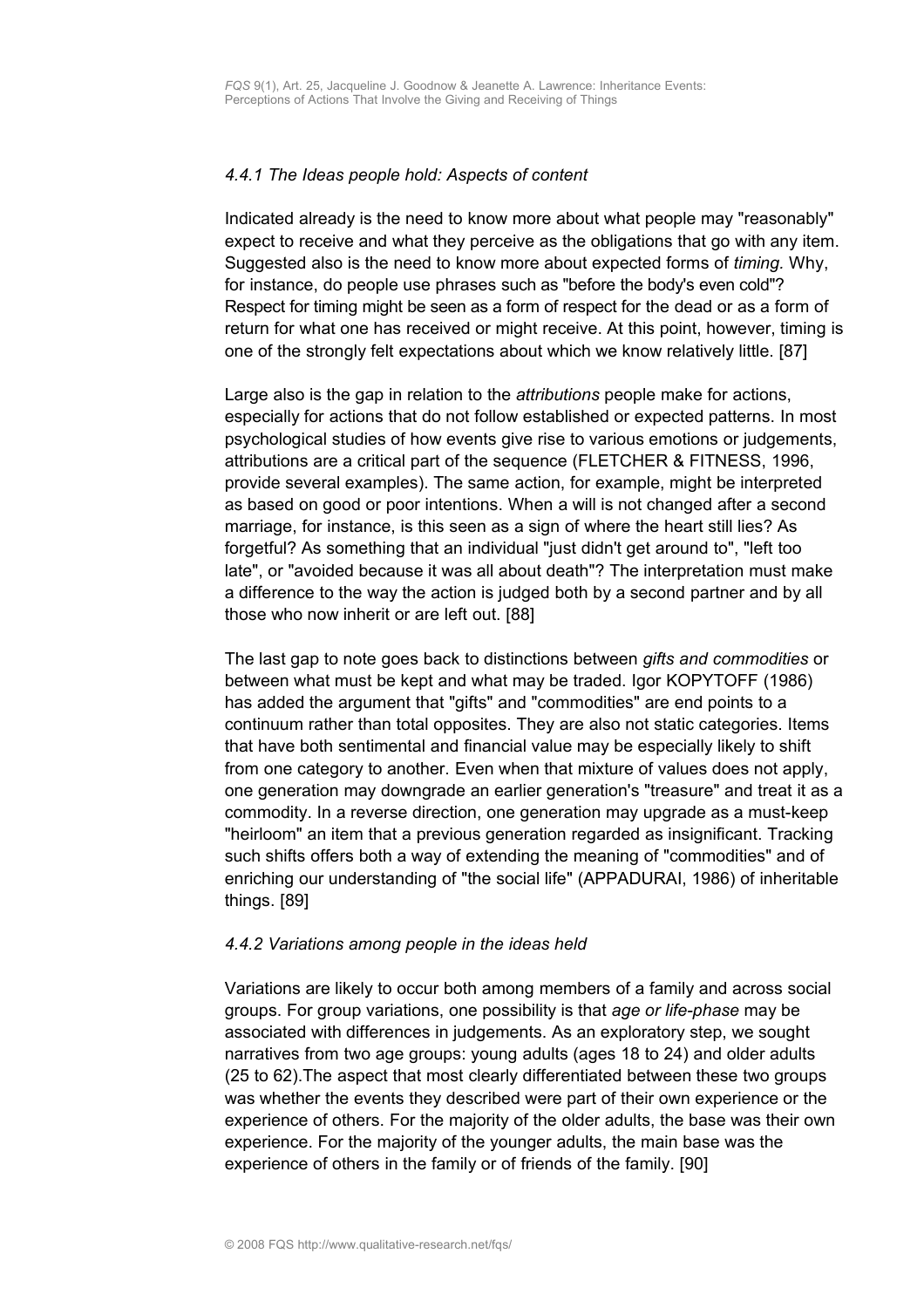We clearly need to know more about how generations might differ and, to do so, to extend the age range. Adults in the 60-90 year range, for example, turn out to place more importance on maintaining family peace and harmony than younger adults do (GOODNOW & LAWRENCE, in press). We also need to ask: How is it that a young generation can often describe what has happened to others in the family, often in great detail? Inheritance stories are clearly a form of family narrative. Like objects themselves, they are a way of "constructing and maintaining a sense of the past" (BELK, 1990, p.669). Who, however, tells these stories? When and how do they come to be told? [91]

Often asked in relation to group differences are also questions about *cultural variations*. On this score, the present study offers no direct data. Relevant, however are some studies suggesting the forms that cultural variations may take. [92]

From Dennis KLASS (1996) comes the argument that the value placed on personal items varies with a culture's general orientation toward continuing bonds to ancestors and to the dead. From Alan FISKE (1991) comes the proposal that all cultures contain a distinction between what may be treated as commodities and what may not. Where they differ, however, is in what goes into each category (cultures vary, for instance, in whether people, drugs, or sex can be placed in a commodity category). From De Sophie CHEVALIER (1996) comes a report of some particular features to contemporary French households. Within these, "furniture" is often regarded as a unit, to be passed *en bloc* to one family member, often in combination with the house, rather than being divided into separate pieces that may go to different people. In addition, more people in Paris follow the one arrangement than is the case for a comparable group in London (CHEVALIER, 1996), among informants in Melbourne in the present study, and among members of the group interviewed by Jean-Sébastien MARCOUX (2001) in Montreal. In French households then, there appear to be established customs for the inheritance of household things: customs that reduce uncertainty and the need for invention. [93]

In effect, there are available several proposals that offer a base for the study of cultural variations in both the content of the views that people hold and the extent to which these are widely shared within any cultural group. [94]

## <span id="page-20-0"></span>**5. Conclusion**

The results point to a useful method and to distinctions drawn among actions. They bring out also links to proposals about gift- giving and gift-receiving in general, and the continuing importance of things and family relationships. In these final comments, we focus on the latter two points. [95]

Conceptual proposals about gift-giving and gift-receiving in general turn out to provide a usable body of theory for the inheritance of things, provided that we make some additions to how commodities are defined, the forms that reciprocity may take, and the significance of relationships and obligations not only between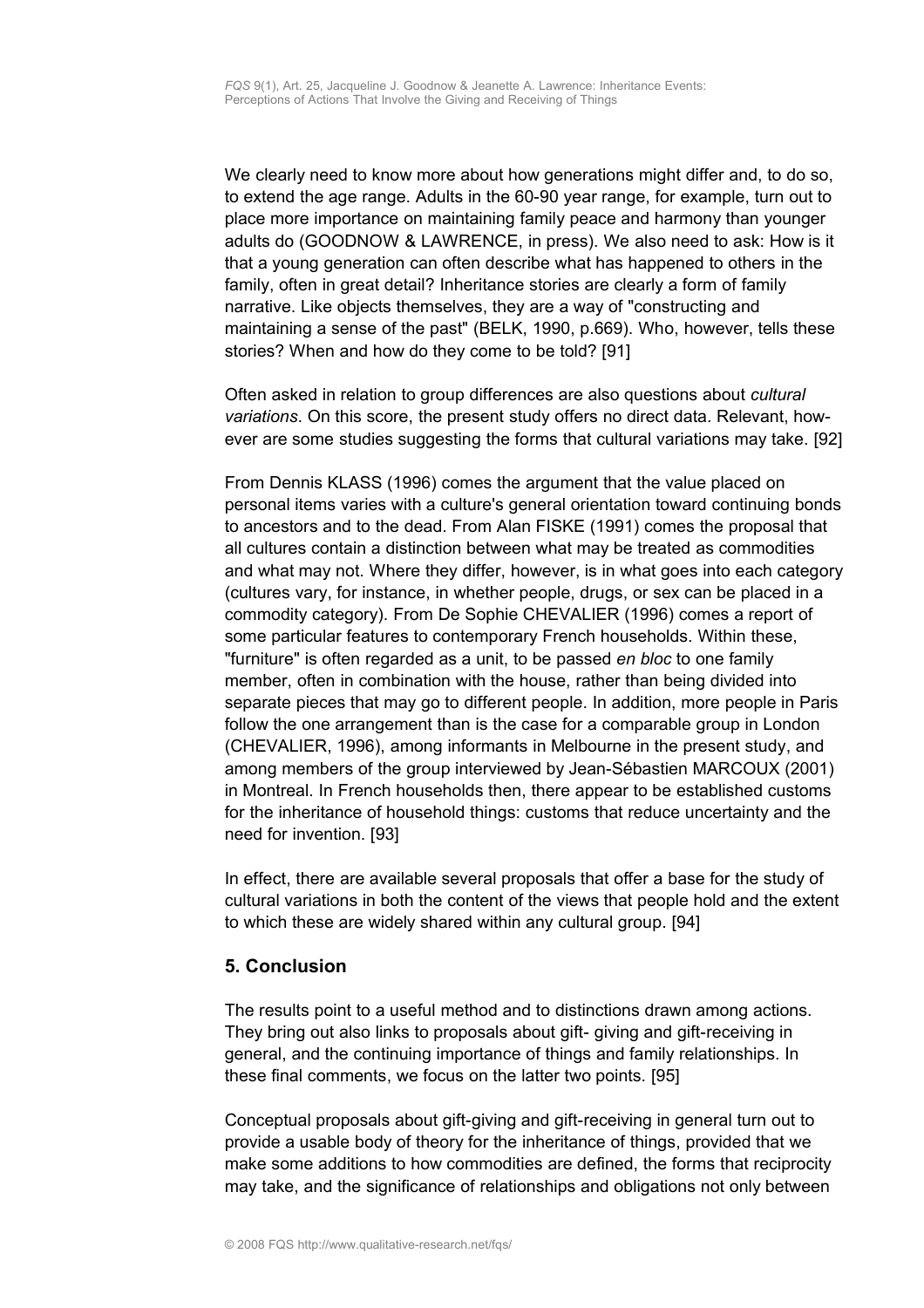an individual giver and an individual receiver but also among the members of social units such as the family. [96]

The perceptions of actions involving things turns out also to offer a strong reminder of the need to consider "the material" and "the social" as belonging together. Underlined especially is the significance of family: a reminder that Janet FINCH and Jennifer MASON (2000) see as particularly needed at a time when family and inter-generational relationships are often regarded as declining in importance (KOHLI & KÜNEMUND, 2005). In Emile DURKHEIM's (1978) view of change, things are expected to lose most of their importance as an aspect of family solidarity when family members are no longer dependent on the items that a family possesses and uses in common. The instrumental significance of inheritable things may indeed be declining, undercut by the greater ease of replacement. The present study, however, points to the relational significance of things as remaining important and as continuing "to act as a cement for domestic society" and "family solidarity" (DURKHEIM 1978, p.234). [97]

#### **Acknowledgements**

We wish to acknowledge the assistance of Dung TRAN with programming, and Kellie KARANTZAS, Cheryl REMEDIOS, and Shu-Huei LIN with data collection. The research was supported by a grant from the Australian Research Council.

#### <span id="page-21-0"></span>**References**

Appadurai, Arjun (Ed.) (1986). *The social life of things: Commodities in a cultural perspective*. Cambridge: Cambridge University Press.

Aries, Phillipe (1983). *The hour of our death.* London: Allen and Unwin.

Belk, Russell (1990). The role of possessions in constructing and maintaining a sense of the past. *Journal of Consumer Research*, *17*, 669-676.

Cheal, David (1988). *The gift economy.* New York: Aldine de Gruyter.

Chevalier, De Sophie (1996). Transmettre son mobilier? Le cas contrasté de la France et de l'Angleterre. *Ethnologie Française, 26*, 115-128*.*

Clignet, Remi (1992). *Death, deeds, and inheritance.* New York: Aldine de Gruyter.

Csiskzentmihályi, Mihályi & Rochberg-Halton, Eugene (1981). *The meaning of things*. Cambridge: Cambridge University Press.

Drake, Deirdre & Lawrence, Jeanette (2000). Equality and distributions of inheritance in families. *Social Justice Research, 13*, 271-290.

Durkheim, Emile (1978). The conjugal family. In Mark Traugott (Ed.), *Emile Durkheim on institutional analysis* (pp.229-239) Chicago: University of Chicago Press.

Finch, Janet & Mason, Jennifer (2000). *Passing on: Kinship and inheritance in England*. London: Routledge.

Fiske, Alan (1991). *Structures of social life*. New York: Free Press.

Fletcher, Garth & Fitness, Julie (Eds.) (1996). *Knowledge structures in close relationships: A social psychological approach*. Mahwah NJ: Erlbaum.

Glaser, [Barney](http://www.qualitative-research.net/fqs/beirat/glaser-e.htm) & Strauss, Anselm (1967). *The discovery of grounded theory: Strategies for qualitative research.* New York: Aldine.

Goffman, Erving (1971). *Relations in public*. New York: Basic Books.

Golodier, Maurice (1999). *The enigma of the gift*. Oxford: Polity Press.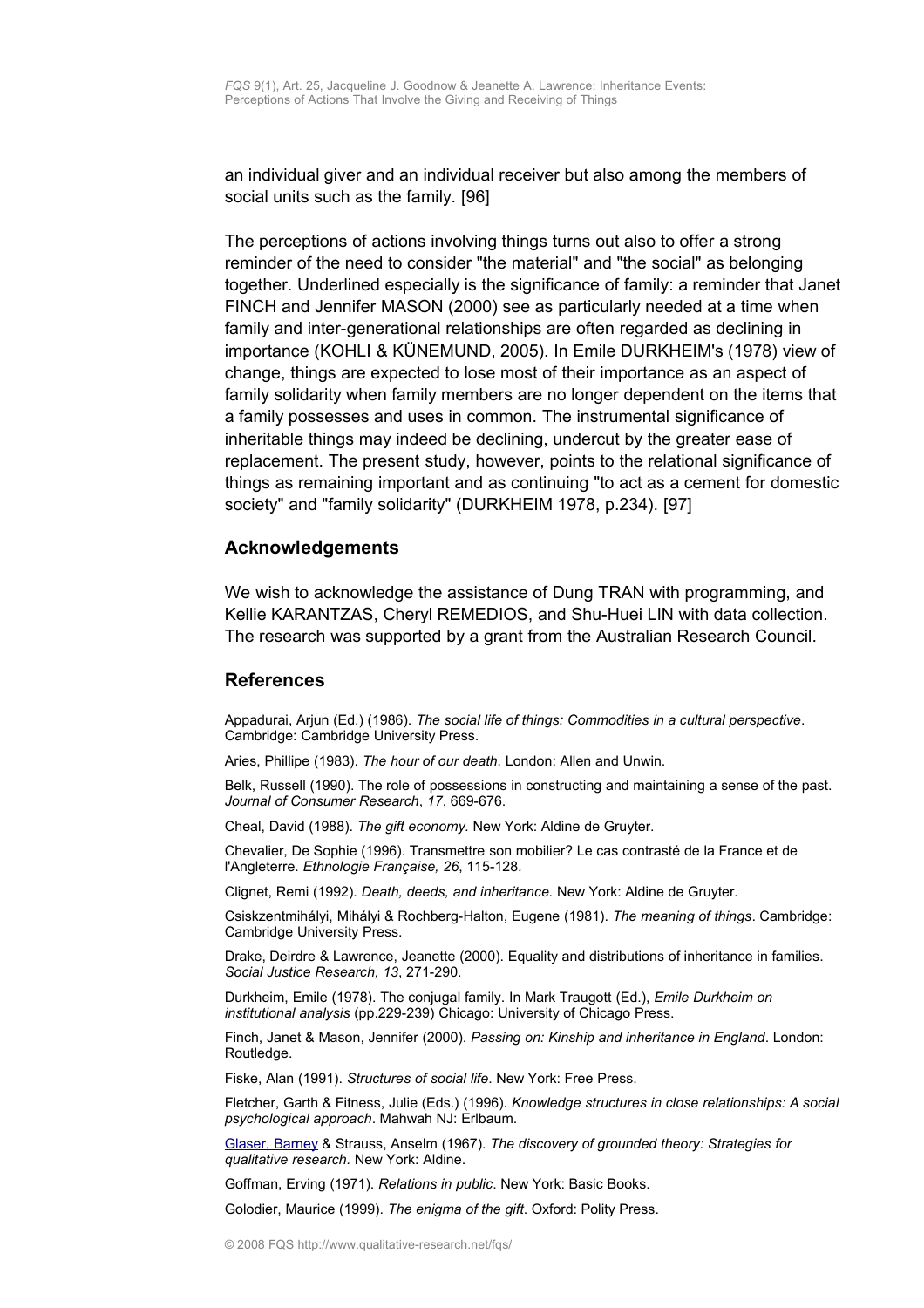Goodnow, Jacqueline & Lawrence, Jeanette (in press). How should people act in inheritance situations? Specifying differences in expectations. *International Journal of Behavioral Development.*

Goody, Jack; Thirsk, Joan & Thompson, Edward (1976). *Family inheritance: Rural society in Western Europe, 1200-1800*. Cambridge, Cambridge University Press.

Gregory, Chris (1982). *Gifts and commodities*. New York: Academic Press.

Haslam, Nick (Ed.) (2004). *Relational models theory: A contemporary overview*. Mahwah NJ: Erlbaum.

Klass, Dennis (2001). Continuing bonds in the resolution of grief in Japan and North America. *American Behavioural Scientist, 44*, 742-763.

Kohli, Martin & Künemund, Harald (2005). The mid-life generation in the family: Patterns of exchange and support. In Sherry Willis & Mike Martin (Eds.), *Middle adulthood: A lifespan perspective* (pp.35-62). Thousand Oaks: Sage.

Kopytoff, Igor (1986). The cultural biography of things: Commoditization as process. In Arjun Appadurai (Ed.), *The social life of things* (pp.64-91). Cambridge: Cambridge University Press.

Lerner, Melvin & Mikula, Gerold (Eds.) (1994). *Entitlement and the affectional bond: Justice in close relationships*. Mahwah NJ: Erlbaum.

Marcoux, Jean-Sébastien (2001). The "casser maison" ritual: Constructing the self by emptying the home. *Journal of Material Culture*, *6*, 213-235.

Mauss, Marcel (1954). *The gift.* Glencoe: Free Press.

Miller, William (1993). *Humiliation and other essays on honor, social discomfort, and violence*. London: Cornell University Press.

Rivers, William (1910). The genealogical method: Anthropological enquiry. *Sociological Review, 3*, 1-12.

Stum, Marlene (1999). "I just want to be fair": Interpersonal justice in intergenerational transfers of non-titled property. *Family Relations, 48,* 159-166.

Stum, Marlene (2000). Families and decisions: Examining non-titled property transfers. *Journal of Family and Economic Issues*, *21*, 177-201.

Sussman, Marvin; Cates, Judith, & Smith, David (1970). *The family and inheritance*. New York: Sage.

Tyler, Tom (2000). Social justice: Outcome and procedure. *International Journal of Psychology, 35*, 117-125.

Weiner, Annette (1993). *Inalienable possessions: The paradox of keeping-while-giving.* Berkeley: University of California Press.